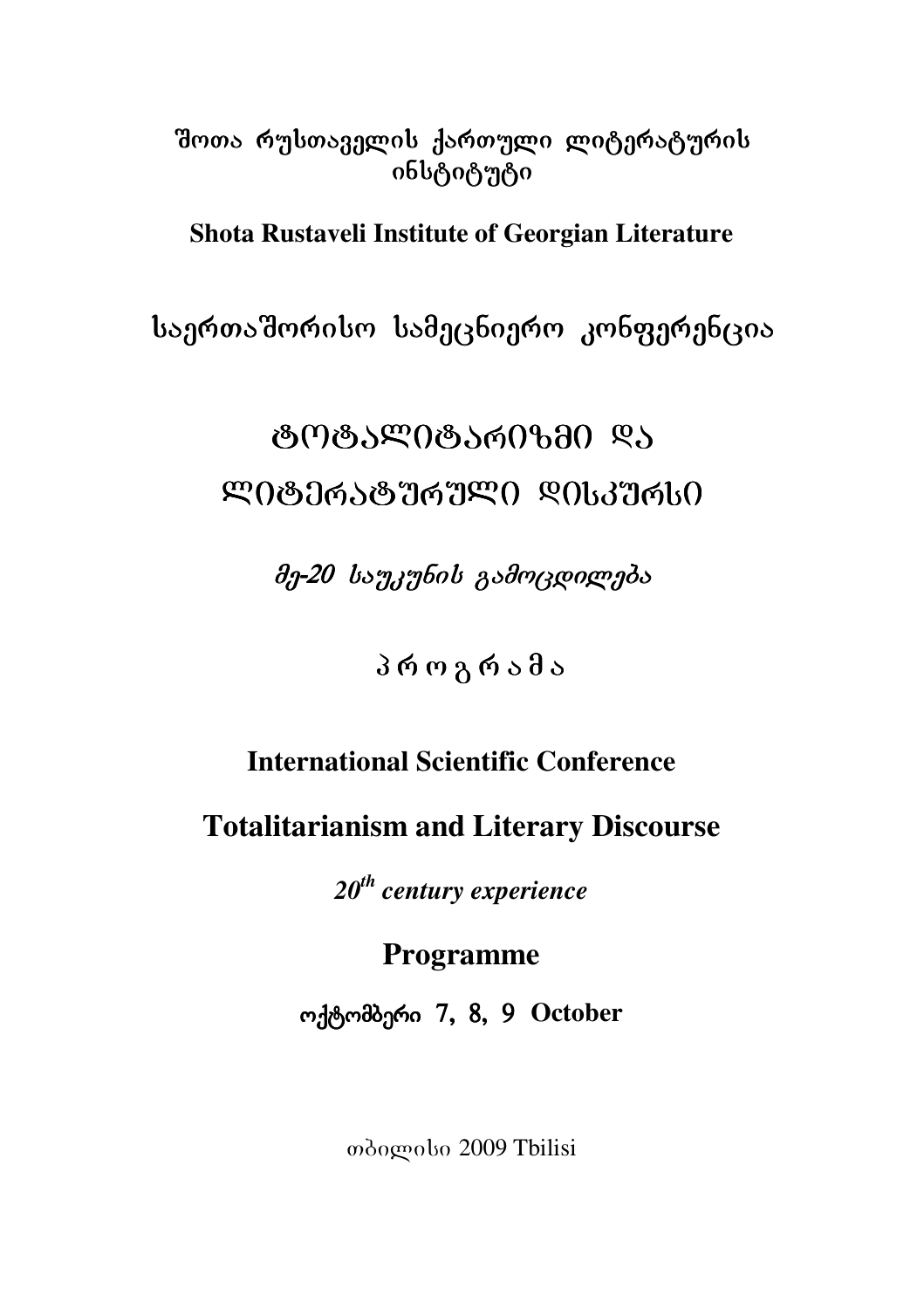სამეცნიერო რედაქტორი ირმა რატიანი

პასუხისმგებელი რედაქტორები:  $\partial_{\alpha}$ a agaa adaa მირანდა ტყეშელაშვილი  $\overline{\phantom{a}}$ 

ინგლისური ტექსტის რედაქტორი მარიამ ნებიერიძე

რუსული ტექსტის რედაქტორი oრინე მოდებაძე

> Scientific Editor **Irma Ratiani**

Executive Editors: **Maka Elbakidze Miranda Tkeshelashvili** 

Editor of the English Text **Mariam Nebieridze** 

Editor of the Russian Text **Irine Modebadze**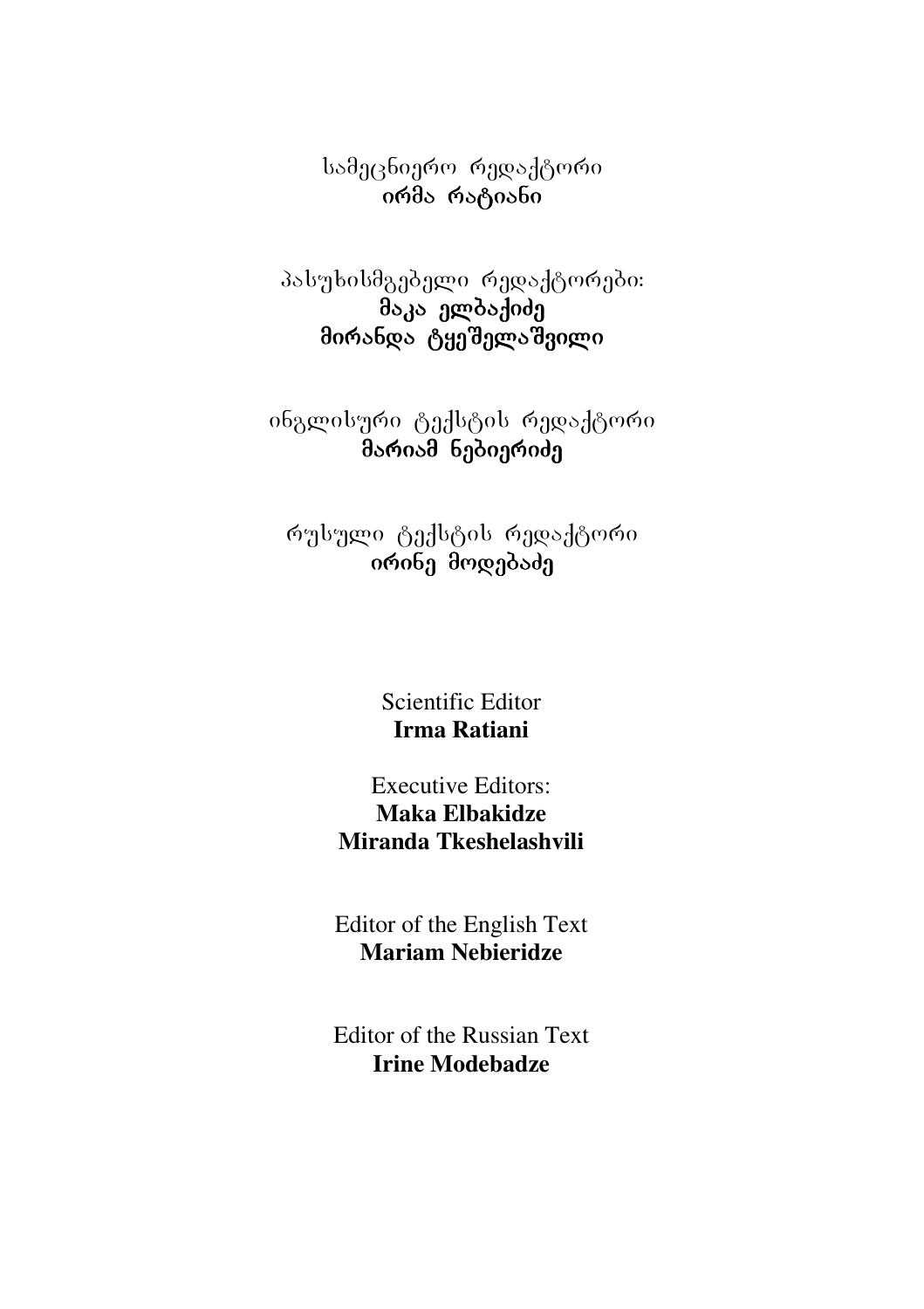

# საერთაშორისო სამეცნიერო კონფერენციის ორგანიზატორები:

შოთა რუსთაველის ქართული ლიტერატურის ინსტიტუტი ქართველოლოგიის, პუმანიტარული და სოციალური მეცნიერებების ფონდი (რუსთაველის ფონდი)

# თანამონაწილე ორგანიზაციები:

ივანე ჯავახიშვილის სახელობის თბილისის სახელმწიფო უნივერსიტეტი კომპარატივისტული ლიტერატურის ქართული ასოციაცია

# საორგანიზაციო კომიტეტი:

# თინათინ ბოჭორიშვილი

პროფესორი, ქართველოლოგიის, ჰუმანიტარული და სოციალური მეცნიერებების ფონდის (რუსთაველის ფონდი) დირექტორი

# მაკა ელბაქიძე

პროფესორი, შოთა რუსთაველის ქართული ლიტერატურის ინსტიტუტის დირექტორის მოადგილე

# გაგა ლომიძე

ფილოლოგიის მეცნიერებათა დოქტორი, კომპარატივისტული ლიტერატურის ქართული ასოციაციის ვიცე-პრეზიდენტი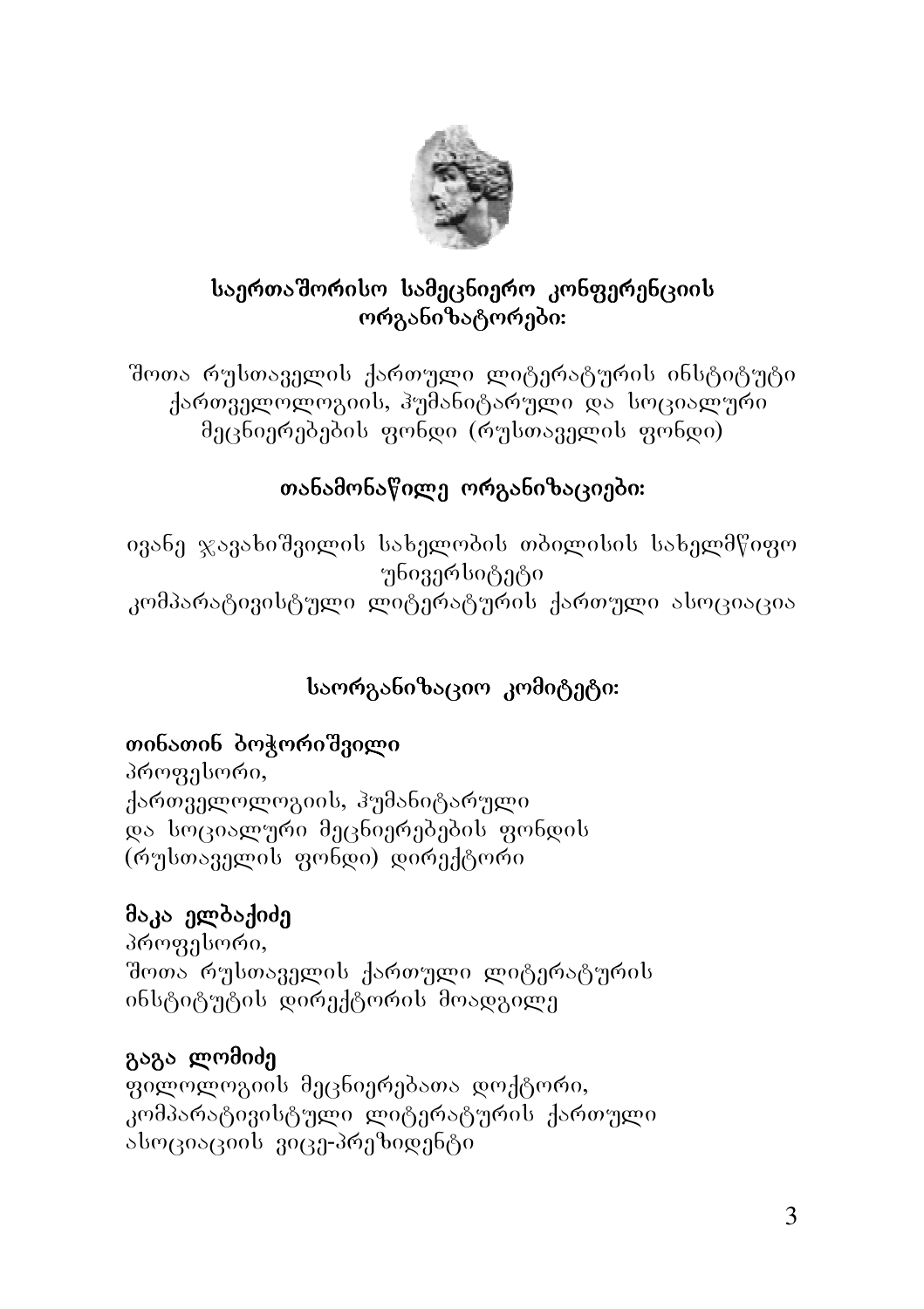### ირმა რატიანი (თავმჯდომარე)

პროფესორი, შოთა რუსთაველის ქართული ლიტერატურის ინსტიტუტის დირექტორი, კომპარატივისტული ლიტერატურის ქართული aboczoozanek dogadentia

# გიორგი ხუბუა

პროფესორი, ივანე ჯავახიშვილის სახელობის თბილისის სახელმწიფო უნივერსიტეტის რექტორი

### პროექტის კოორდინატორები:

ირინე მოდებაძე მარიამ ნებიერიძე მირანდა ტყეშელაშვილი

# რეგლამენტი:

მოხსენება პლენარულ სხდომაზე – 30 წუთი.  $\partial$ ოხსენება სექციის სხდომაზე — 15 წუთი.  $\text{gcd}_3$ უსია – 5-7 წუთი.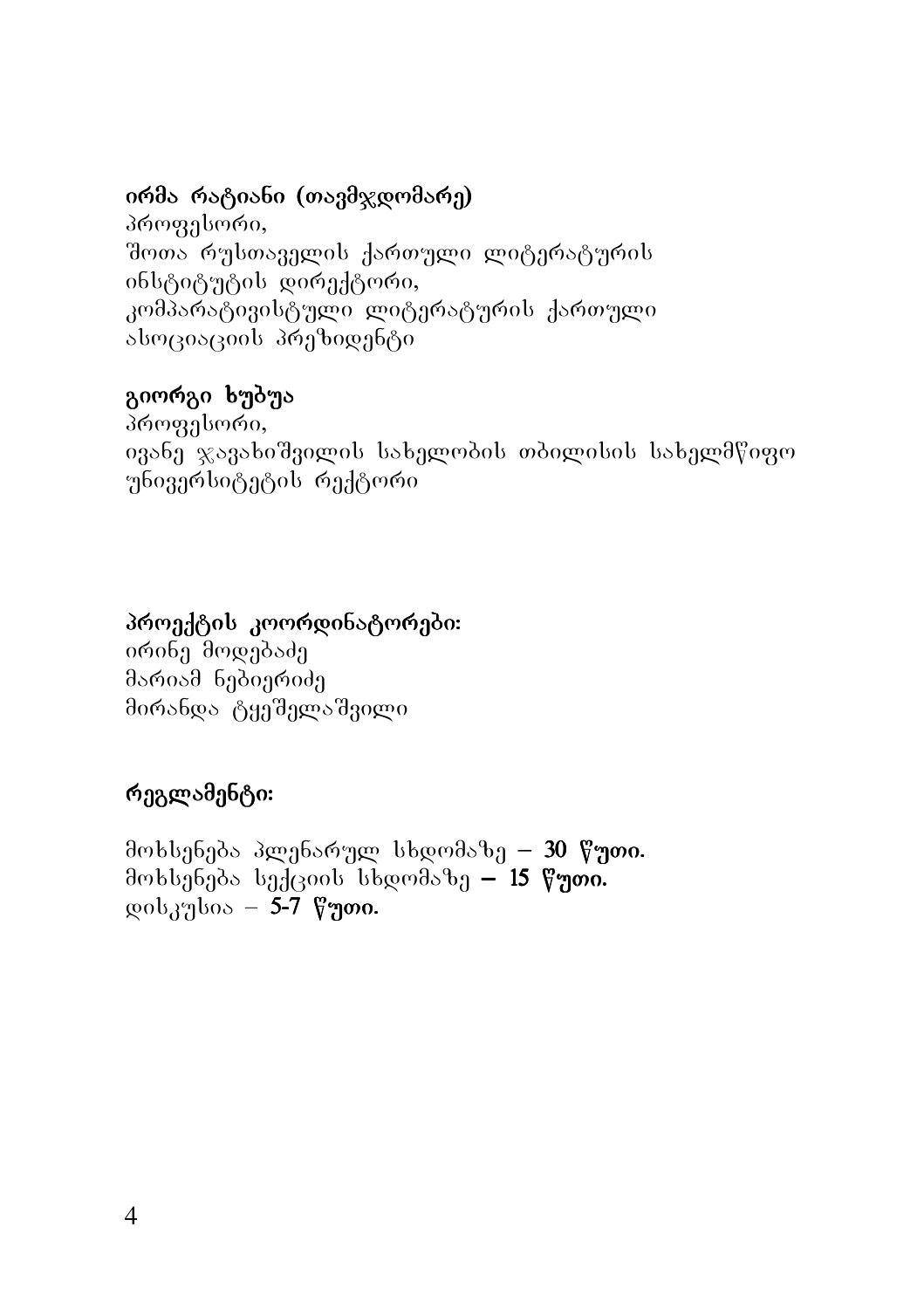

### **Organizers of the International Scientific Conference:**

Shota Rustaveli Institute of Georgian Literature Foundation for Georgian Studies, Humanities and Sciences (Rustaveli Foundation)

### **Participant Organizations**:

Ivane Javakhishvili Tbilisi State University Georgian Comparative Literature Association

# **Organizing Committee:**

#### **Tinatin Bochorishvili**

Professor, Director of Foundation for Georgian Studies, Humanities and Sciences (Rustaveli Foundation)

#### **Maka Elbakidze**

Professor, Deputy Director of Shota Rustaveli Institute of Georgian Literature

#### **Gaga Lomidze**  Doctor of Philological Sciences, Vice-President of Georgian Comparative Literature Association

#### **Irma Ratiani (Chairperson)**

Professor, Director of Shota Rustaveli Institute of Georgian Literature, President of Georgian Comparative Literature Association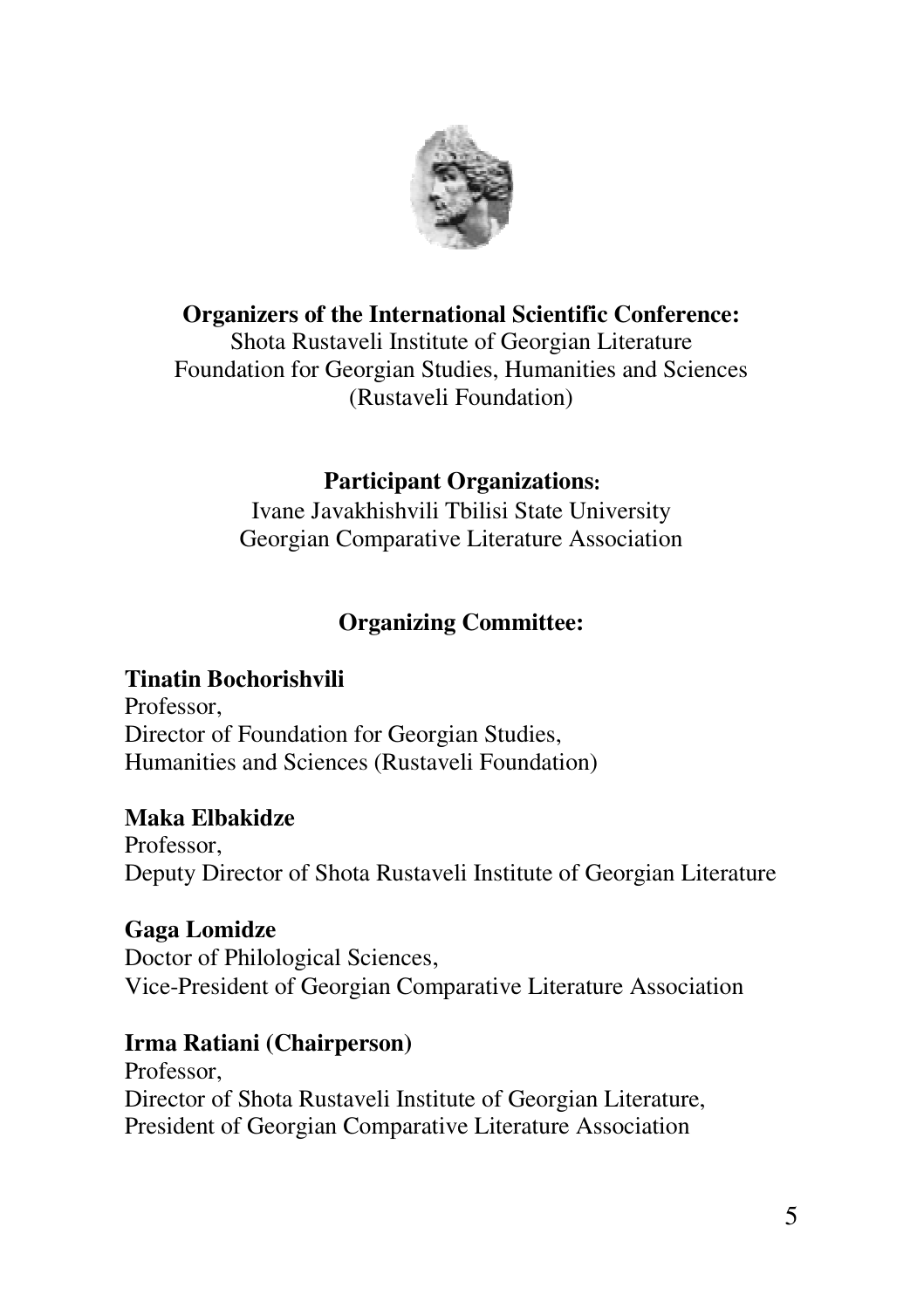#### **Giorgi Khubua**

Professor, Rector of Ivane Javakhishvili Tbilisi State University

#### **Project Coordinators:**

Irine Modebadze Mariam Nebieridze Miranda Tkeshelashvili

### **Time Limit:**

Presentation at the plenary meeting **– 30 minutes**  Presentation at the section meeting **– 15 minutes**  Discussions **– 5-7 minutes**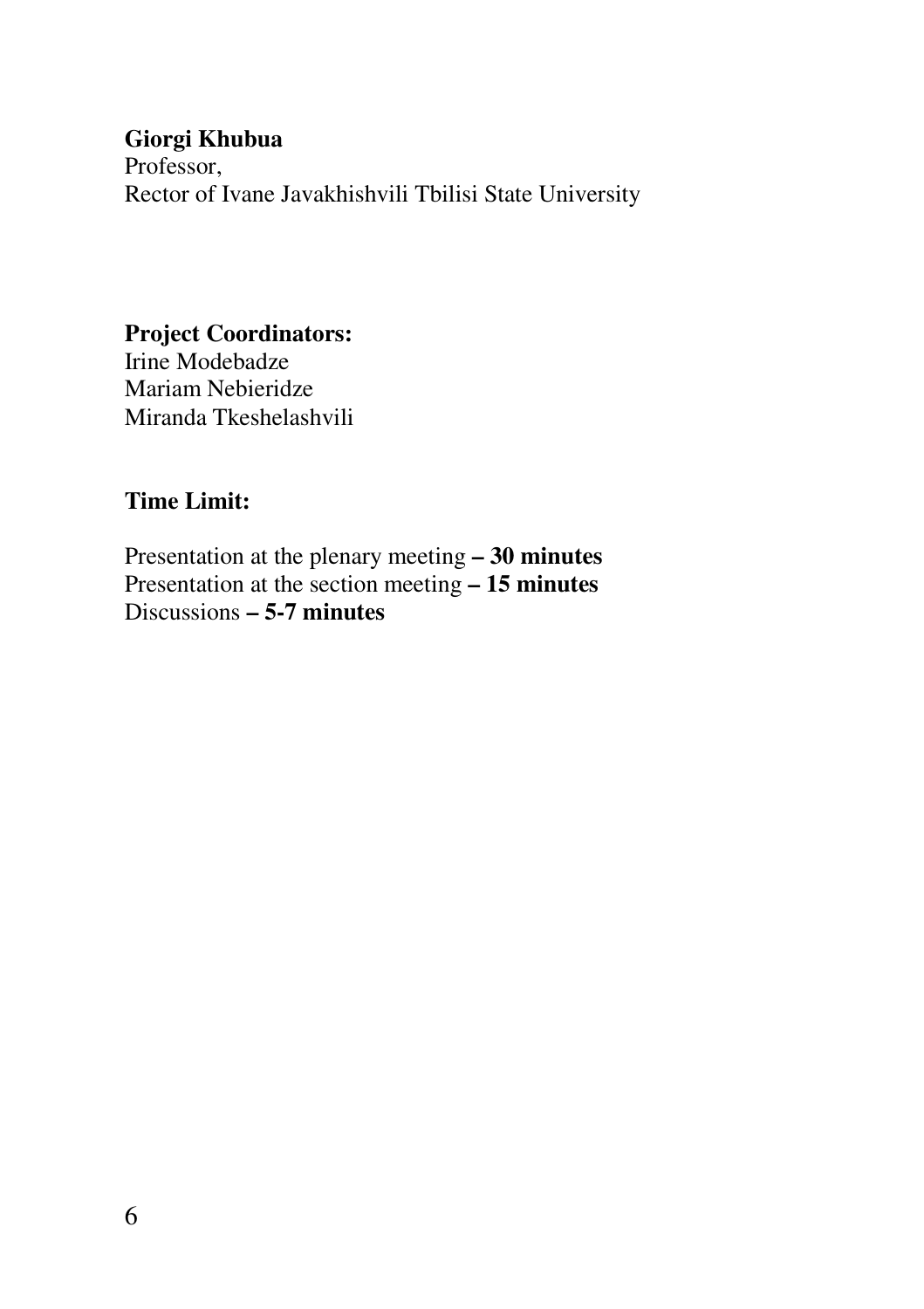7 ოქტომბერი, 2009 / 7 October, 2009

სასტუმრო "შერატონ-მეტეხი პალასი"  $b$ აპრეზენტა $c$ კიო დარბაზი  $($ *m* $\delta$ ograbo, magrabor  $\Lambda$ . N<sup>20</sup>) **"Sheraton Metechi Palace" Hotel Presentation Hall**  (Tbilisi, 20 Telavi St.,)

 $10.00 - 10.30$ სიმპოზიუმის მონაწილეთა რეგისტრაცია **Registration of the Conference Participants** 

> $10.30 - 11.00$ კონფერენციის საზეიმო გახსნა **Opening Ceremony**

> > $11.00 - 12.00$ პლენარული სხდომა **Plenary Session**

თავმჯდომარე პროფ. ირმა რატიანი **Chairperson Prof. Irma Ratiani** 

**ბელა წიფურია / Bela Tsipuria** bs. formangen, mongmoto / Georgia, Thilisi ტოტალიტარული და ნაციონალური კულტურული მოდელები როგორც ბინარული ოპოზიციები / Totalitarian and National Cultural Models as Binary Oppositions

> $12.00 - 13.00$ ფურშეტი *A la Fourchette*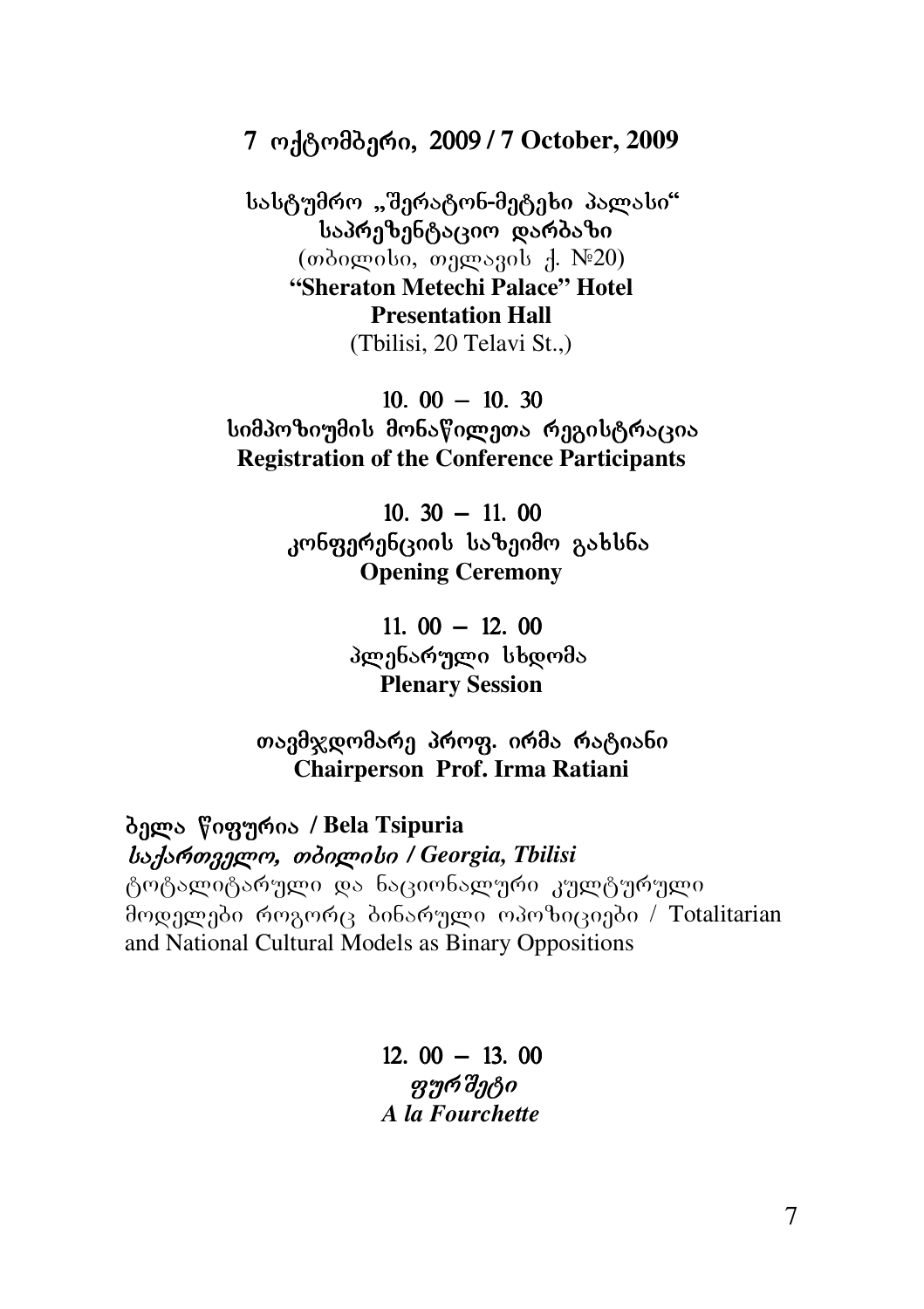სექციების მუშაობა **Working Group Sessions**   $14.00 - 16.00$ 

შოთა რუსთაველის ქართული ლიტერატურის ინსტიტუტი  $\overline{a}$  baaden darba $\overline{b}$ (თბილისი, მ. კოსტავას ქ.  $N_{5}$ , I სართული) **Shota Rustaveli Institute of Georgian Literature** 

**Assembly Hall** 

(Tbilisi, 5, Kostava St.,  $1<sup>st</sup>$  floor)

 $b_0$ ქცია — *ტოტალიტარიზმის ეპოქის მითები და* .<br>სტერეოტიპები **Section** \_ *The Myths and Stereotypes of Totalitarian Epoch* 

თავმჯდომარე პროფ. მაკა ელბაქიძე **Chairperson Prof. Maka Elbakidze** 

- 1. **Бенедиктс Калначс / Benedikts Kalnačs Латвия, Рига / Latvia, Riga** Периодизация канона социалистического реализма: Балтийский пример / Periodization of Socialist Realism Canon: The Baltic Case
- 2. **Элеонора Соловей (Гончарик) / Eleonora Solovey (Goncharik) Украина, Киев / Ukraine, Kiev** Как писались «оды»: из опыта украинской литературы / Writing the Odes: the Experience of Ukrainian Literature 3. **Рахиля Гейбуллаева / Rakhilya Geybullayeva**
	- **Азербайджан, Баку / Azerbaijan, Baku** Историко-политические стереотипы / Historical-Political **Stereotypes**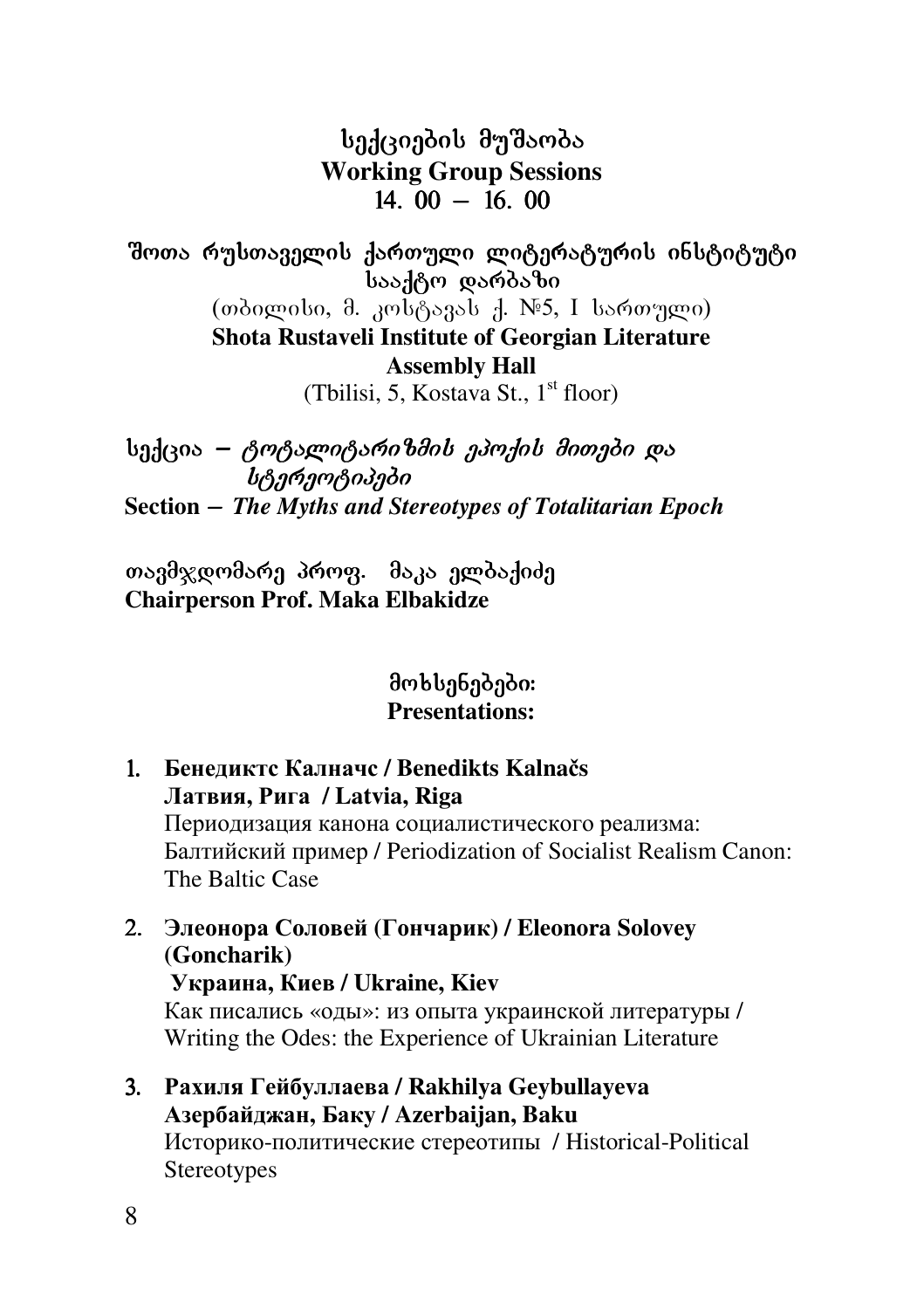#### 4. **Йордан Люцканов / Iordan Lyutskanov Болгария, София / Bulgaria, Sofia**

Тоталитаризм и литература в Болгарии: состояние исследований и перспективы / Totalitarianism and Literature in Bulgaria: Current State of Investigation and Perspectives

**5. Жанна Толысбаева / Zhanna Tolysbaeva Казахстан, Актау / Kazakhstan, Aktau** Диктатура текста и непостижимый за-текст / The Dictatorship of the Text and Incomprehensible Out-Text

#### **6. Альмира Казиева** / Almira Kazieva **Россия, Пятигорск / Russia**, **Pyatigorsk** Северокавказская литература в условях тоталитаризма / The North Caucasian Literature at the Age of Totalitarianism

### $14.00 - 16.00$

#### შოთა რუსთაველის ქართული ლიტერატურის <sup>ინსტიტუტი</sup>  $\theta$ ദര്മ്പ് യാര് $\delta$ ാ $\theta$  $(\omega)$  (molographolographolographolographolographolographolographolographolographolographolographolographolographolographolographolographolographolographolographolographolographolographolographolographolographolographologr **Shota Rustaveli Institute of Georgian Literature Small Hall**  (Tbilisi, 5, Kostava St., 2<sup>nd</sup> floor)

 $b_0$ ქცია – *ტოტალიტარიზმი და ალტერნატიული* s brongbadob droggrado **Section** *– Totalitarianism and Models of Alternative Thinking* 

თავმჯდომარე პროფ. მერაბ ღაღანიძე **Chairperson Prof. Merab Ghaghanidze**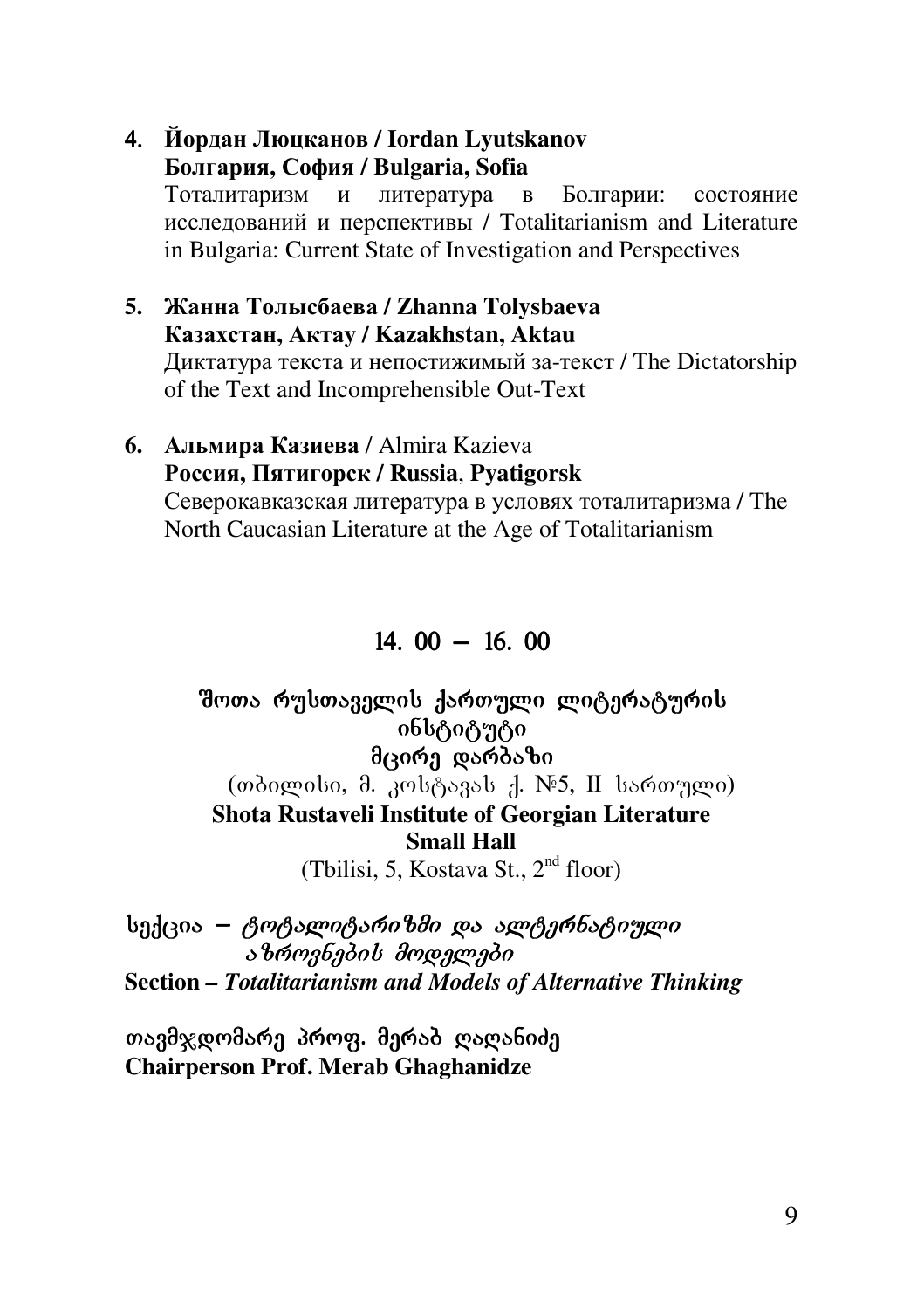# მოხსენებები: **Presentations:**

- 1. მერაბ ღაღანიძე / Merab Ghaghanidze badar<sub>do</sub>, mandardo, Georgia, Tbilisi ტოტალიტარულობა, კარნავალი, კარნავალაზაცია / Totalitarianism, Carnival, Carnivalisation
- 2. ლევან დალაქიშვილი / Levan Dalakishvili **საქართველო, თბილისი / Georgia, Tbilisi** ტოტალიტარული სისტემა და ხელოვნება / Totalitarian System and the Art
- 3. inga milorava / **Inga Milorava საქართველო, თბილისი / Georgia, Tbilisi** ტოტალიტარული ტექსტის მოდელები / The Models of Totalitarian Text (The model "Cinderella")
- 4. სოსო სიგუა / Soso Sigua **საქართველო, თბილისი / Georgia, Tbilisi** დევნილი ტრიუმფატორი / Konstantine Gamsakhurdia`s Trilogy "Leader"
- 5. **Нино Квирикадзе** / **Nino Kvirikadze Грузия, Кутаиси** / **Georgia, Kutaisi**

Томас Манн о генезисе феномена немецкого тоталитаризма (эссе «Германия и немцы») / Thomas Mann about the Genesis of the Phenomenon of German Totalitarianism (Essay "Germany and the German People")

6. **Н.М. Хайбулаева, З. М. Маллаева / Naida M. Khaybulaeva, Zulajkhat M. Mallaeva Россия, Дагестан, Махачкала / Russia, Dagestan, Makhachkala**  Идейно-образная структура повести Н. Самурова «Звездный

день» / Ideologically-shaped Structure of the Story of N. Samurova "Star Day"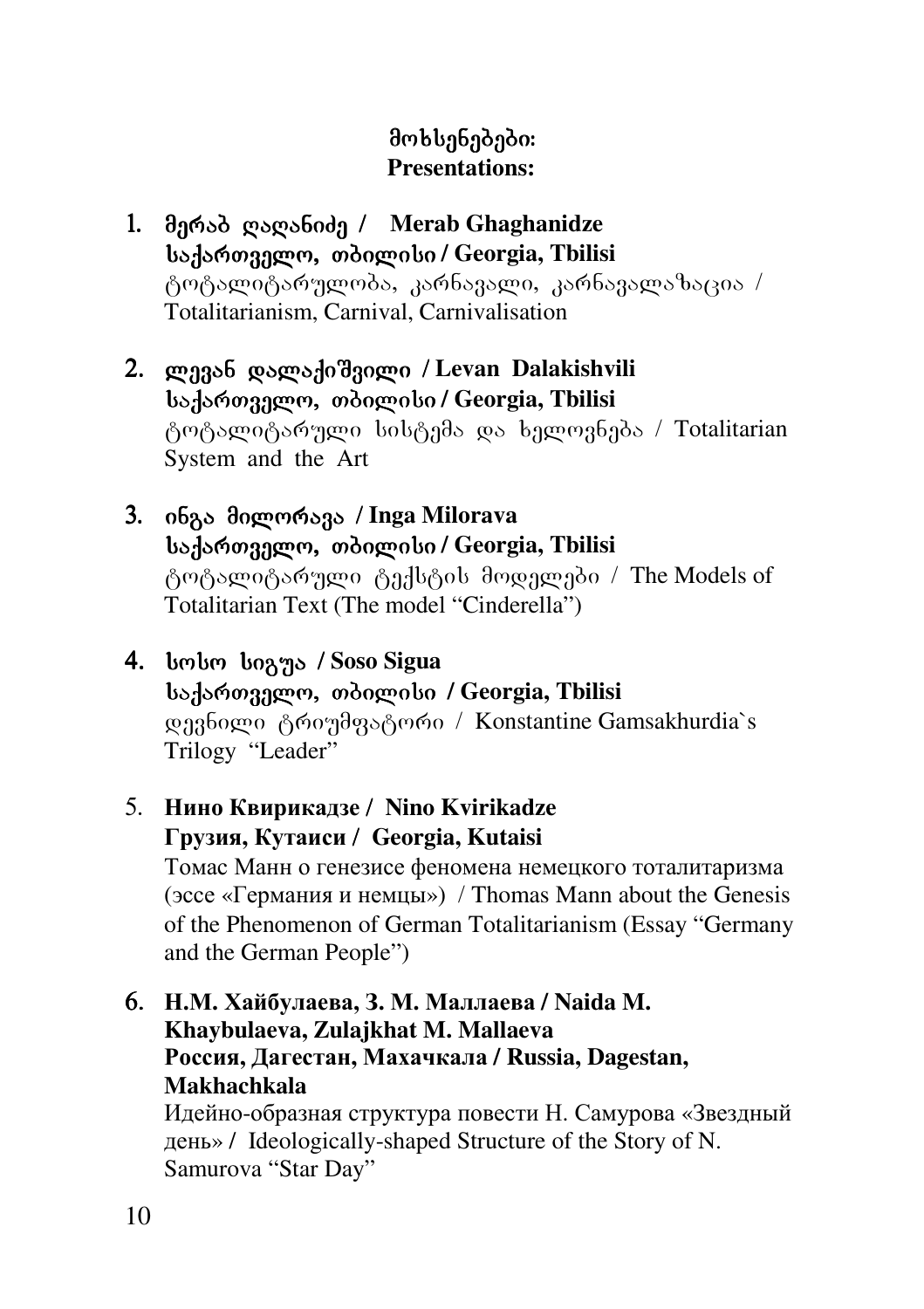8 ოქტომბერი, 2009 / 8 October, 2009

 $9.30 - 11.30$ 

შოთა რუსთაველის ქართული ლიტერატურის ინსტიტუტი booden wordsbo **Shota Rustaveli Institute of Georgian Literature Assembly Hall** 

სექცია – *ტოტალიტარიზმის ეპოქის მითები და* b<sub>i</sub> stereotipe bishone **Section** *– The Myths and Stereotypes of Totalitarian Epoch* 

თავმჯდომარე გ. მ. დ. ტატიანა მეგრელიშვილი **Chairperson Ph. D . Tatiana Megrelishvili** 

- 1. **Томас Андрюконис / Tomas Andriukonis Литва, Вильнюс / Lithuania, Vilnius**  Мифология человека в «Человеке» / Mythology of Human in the "Man"
- 2. **Лариса Пискунова / Larisa Piskunova Россия, Екатеринбург / Russia, Ekaterinburg**  «Потребление по-советски»: трансформация образа потребления в советском обществе - от запрета к легитимизации / "Soviet Manner of Consumption": Transformation of Consumption Image in the Soviet Society from Ban to Legitimization
- **3. Людмила Борис / Lyudmila Boris Россия, Москва / Russia, Moscow**  Формирование образа «москаля» в украинских текстах XIX-XX веков / The Image of "Moskal" in Ukrainian Texts in the  $19<sup>th</sup>$  and  $20<sup>th</sup>$  Centuries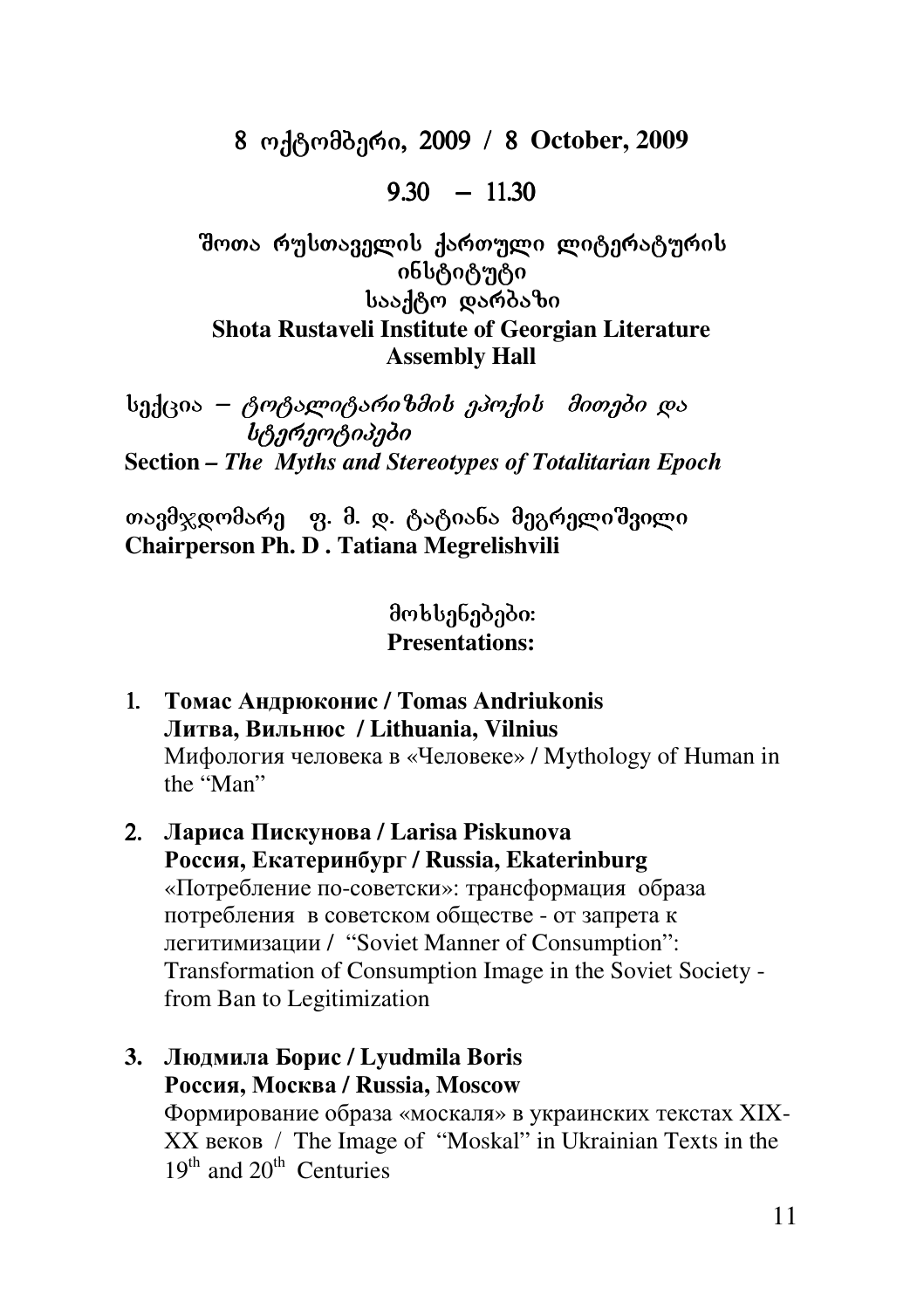#### **4. Дмитрий Хмельницкий / Dmitry Khmelnickij Германия, Берлин / Germany, Berlin**

СССР глазами Третьего Рейха. Немецкая литература нацисткого времени о Советском Союзе. Правда и вымыслы / USSR Seen from the Third Reich. German Literature on the Soviet Union during Nazi Time. Truth and Fiction.

#### **5. Татьяна Мегрелишвили / Tatiana Megrelishvili Грузия, Тбилиси / Georgia, Tbilisi**

Тоталитаризм сквозь призму остранения: мифологизация русского сознания как черта времени в эмигрантском мемуарном тексте «первой волны» / Totalitarianism through the Prism of Making Strange: the Mythologization of Russian Consciousness as a Time Point in Emigrant Memoir Text of the "First Wave"

**9. 30** \_ **11. 30** 

#### შოთა რუსთაველის ქართული ლიტერატურის ინსტიტუტი $\overline{\phantom{a}}$ მცირე დარბაზი **Shota Rustaveli Institute of Georgian Literature Small Hall**

სექცი*ა – ტოტალიტარიზმი და ალტერნატიული*  $\alpha$  $\alpha$ azaz $\alpha$  and  $\alpha$  and  $\alpha$  and  $\alpha$  and  $\alpha$  and  $\alpha$  and  $\alpha$  and  $\alpha$  and  $\alpha$  and  $\alpha$  and  $\alpha$  and  $\alpha$  and  $\alpha$  and  $\alpha$  and  $\alpha$  and  $\alpha$  and  $\alpha$  and  $\alpha$  and  $\alpha$  and  $\alpha$  and  $\alpha$  and  $\alpha$  and  $\alpha$  and  $\$ **Section –** *Totalitarianism and Models of Alternative Thinking* 

თავმჯდომარე ფ. მ. დ. ინგა მილორავა **Chairperson Ph. D. Inga Milorava**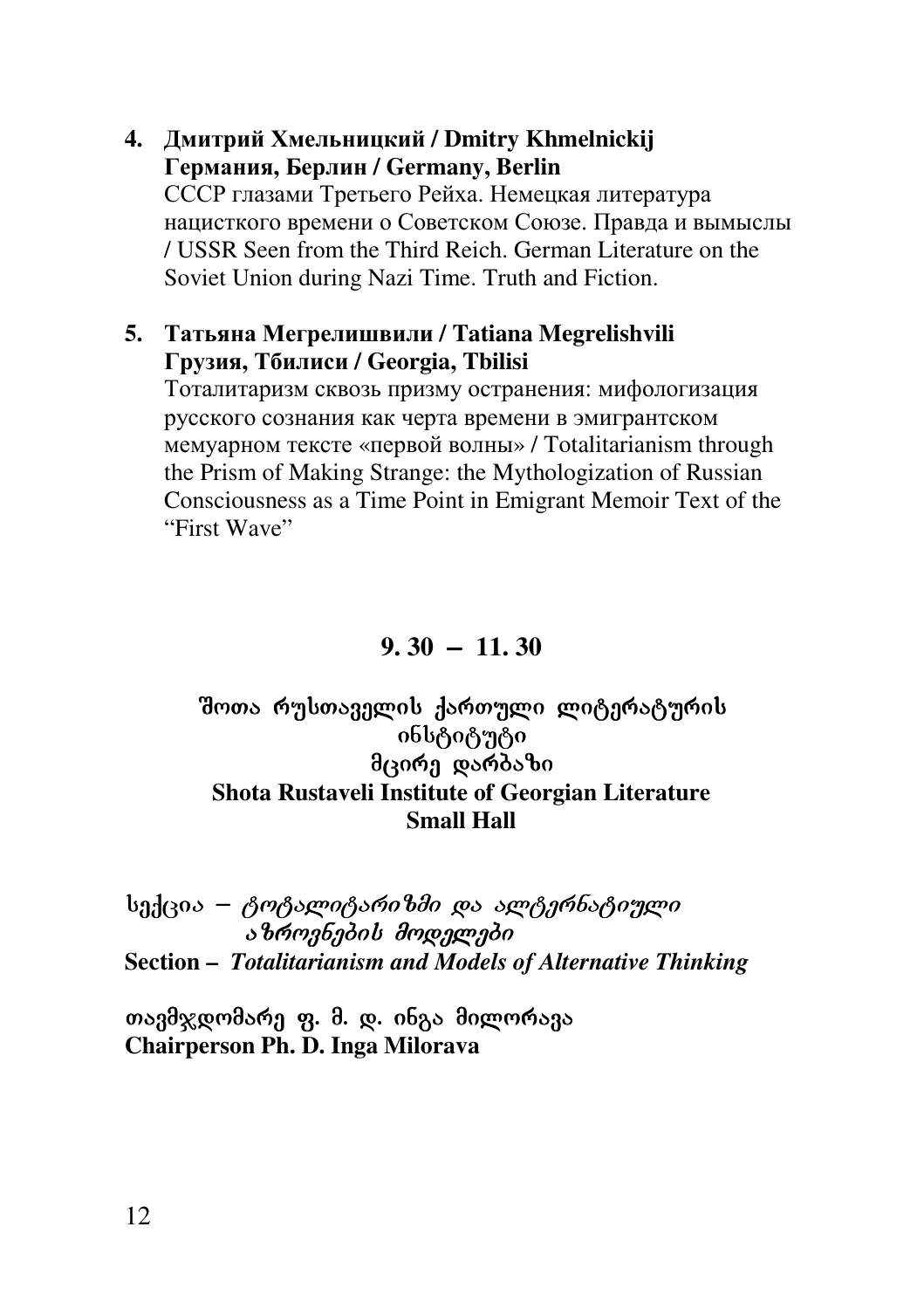- 1. **Renata Chrzan / რენატა ჩრზანი** Poland, Wroclaw / პოლონეთი, ვროცლავი Varlam Shalamov-beyond the Limits of Good and Evil / 3არლამ შალამოვი – კეთილისა და ბოროტის საზღვრებს მიღმა
- 2. **Rudolf Sardi** / mgong sango Hungary, Budapest / უნგრეთი, **ბუდაპეშტი** Tyrants Revisited: the Question of Totalitarianism in Vladimir Nabokov's Fiction. / ტირანის დაბრუნება: ტოტალიტარიზმის საკითხი ვალდიმირ ნაბოკოვის ნაწარმოებებში
- 3. **Gabriela Vojvoda / გაბრიელა ვოევოდა** Germany, Saarbruecken / გერმანია, ზაარბრიუკენი Bosnia as Barzakh. The "Third Space" ("inbetween") as a Methapor for the Construction of Identity in Dzevad Karahasans Novel "Nocno Vijece" (Nocturnal Council) /  $\delta$ mbbos, როგორც ბარზაკი: "მესამე სივრცე", მეტაფორა პიროვნულობის აღდგენისათვის ჯევად კარაჰასანის რომანში "Nocno Vijece" (ღამის საბჭო)
- 4. Pedram Lalbakhsh / პედრამ ლალბახში Malaysia, Selangor / მალაიზია, სელანგორი Making or Destroying the Labyrinth of Totalitarianism: James Joyce and his Mythical Model for Anti-Totalitarian Literary Artists / ტოტალიტარიზმის ლაბირინთის შექმნა ან განადგურება: ჯეიმს ჯოისი და მისი მითიური მოდელი ანტიტოტალიტარული ლიტერატურის "შემოქმედთათვის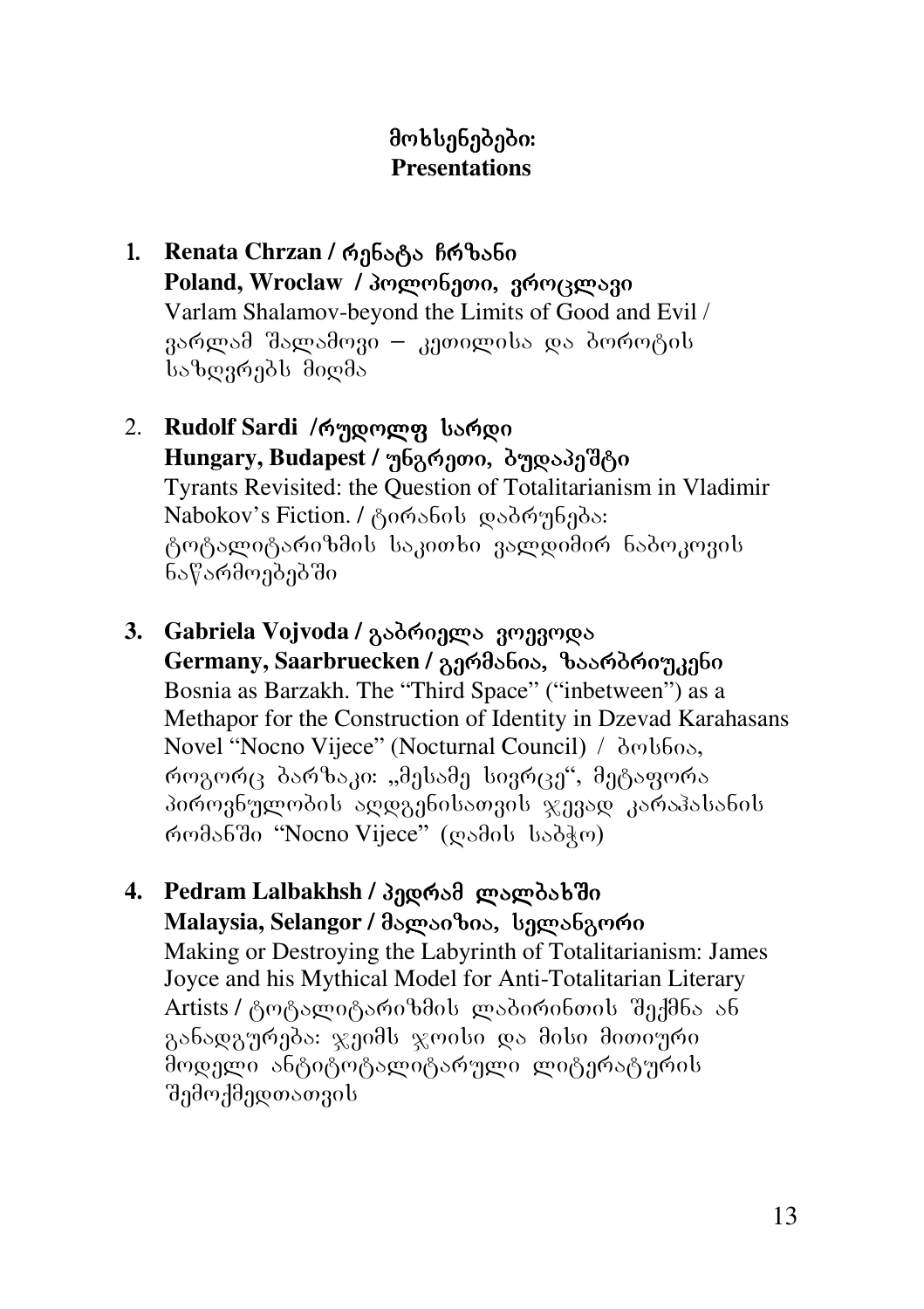5. Javad Yaghoobi Derabi / x3330 o3337do pamboo Malaysia, Serdang, Selangor / მალაიზია, სერდანგი, სელანგორი

The Narrator's Totalitarian Ideological Domination as an Alternative Way of Thinking in Samuel Beckett's The Unnamable / ნარატორის ტოტალიტარული იდეოლოგიური დომინაცია, როგორც აზროვნების ალტერნატიული გზა სემუელ ბეკეტის "გამოუთქმელში"

#### $9.30 - 11.30$

შოთა რუსთაველის ქართული ლიტერატურის ინსტიტუტი bbgmdsms gsmdsbn **Shota Rustaveli Institute of Georgian Literature Assembly Hall** 

|  | სექცია <i>– შემოქმედებითი ტექსტის ინტერპრეტაციის</i>               |
|--|--------------------------------------------------------------------|
|  | სპეციფიკა ტოტალიტარული რეჟიმის                                     |
|  | პიროპეპში                                                          |
|  | Section – Peculiarity of Interpretation of Creative Text under the |
|  | <b>Conditions of Totalitarian Regime</b>                           |

თავმჯდომარე ფ. მ. დ. თამარ ციციშვილი **Chairperson Ph. D. Tamar Tsitsishvili**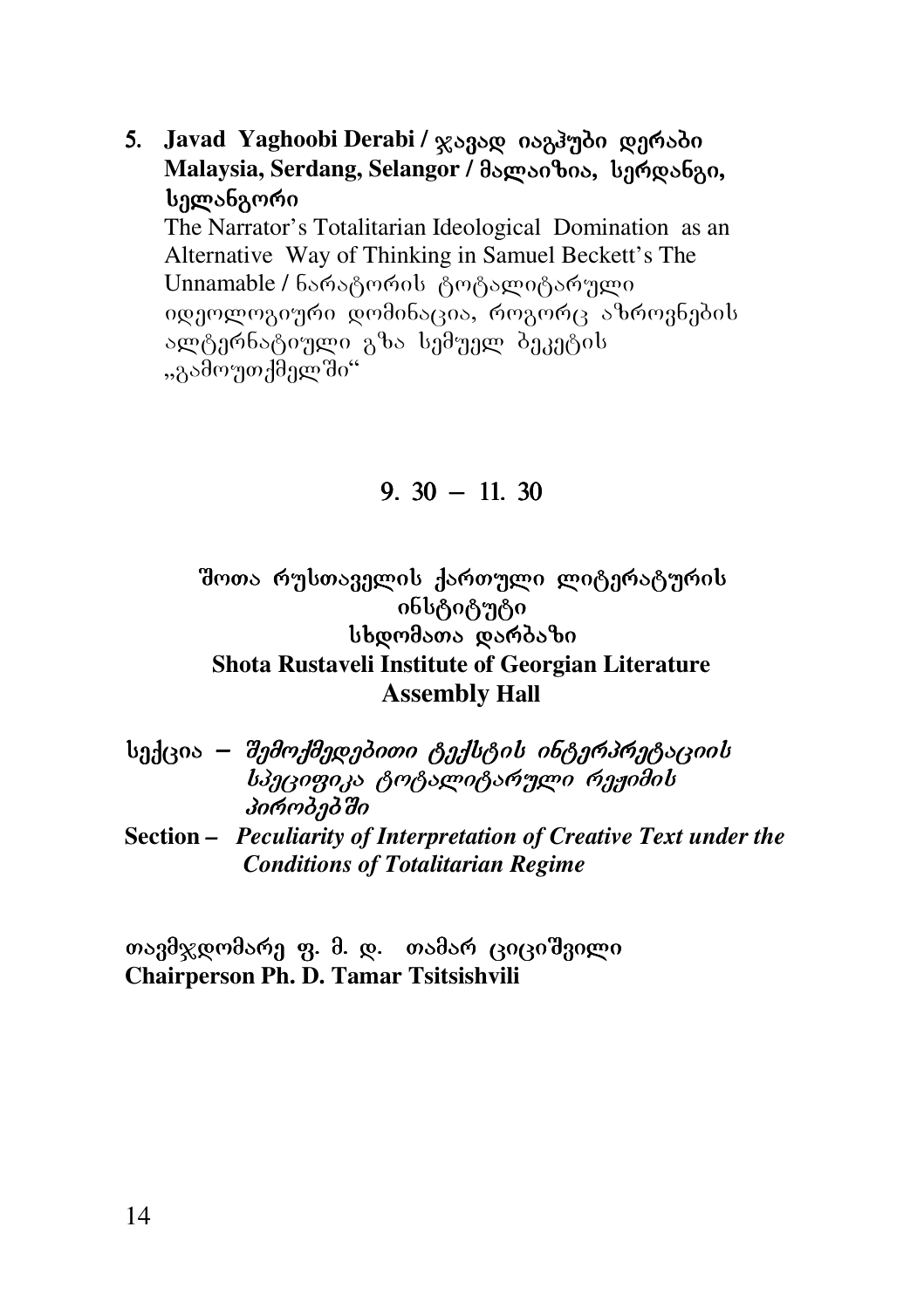# მოხსენებები: **Presentations:**

- 1. მარი წერეთელი / Mari Tsereteli saqarTvelo, Tbilisi */***Tbilisi, Georgia**  აკაკი ბაქრაძის პოლიტიკური კონცეფციის ორიენტირები / Political Conception Reference Points of Akaki Bakradze
- 2. mariam karbelaSvili / **Mariam Karbelashvili**  saqarTvelo, Tbilisi */* **Georgia, Tbilisi**  რუსთველოლოგია საბჭოთა ტოტალიტარიზმის პირობებში / Rustaveli Studies in the Conditions of Soviet Totalitarianism
- 3. მალხაზ კობიაშვილი, თამარ ციციშვილი, ირინე მოდებაძე / Malkhaz Kobiashvili, Tamar Tsitsishvili, Irine **Modebadze** saqarTvelo, Tbilisi */* **Georgia, Tbilisi**

"ქართული ლიტერატურის ისტორიის" თავგადასავალი კომუნისტურ ეპოქაში / Story of the History of Georgian Literature in the Communist Epoch

- 4. ლევან ბრეგაძე / Levan Bregadze **საქართველო, თბილისი / Georgia, Tbilisi** ტექსტის აკრძალვის ექსტრალინგვისტური მოტივები საბჭოური ცენზურის პრაქტიკაში / Extralinguistic Motivations for the Ban of Texts in the Soviet Censorship Practice
- 5. a<sub>d</sub> *f* banda / Eka Chkheidze saqarTvelo, Tbilisi **/ Georgia, Tbilisi**  საბჭოთა რეჟიმის მარწუხებში (1920-50-იანი წლების პერიოდული გამოცემების მიხედვით) / Under the Pressure of the Soviet Regime (based on the 1920-50s press material)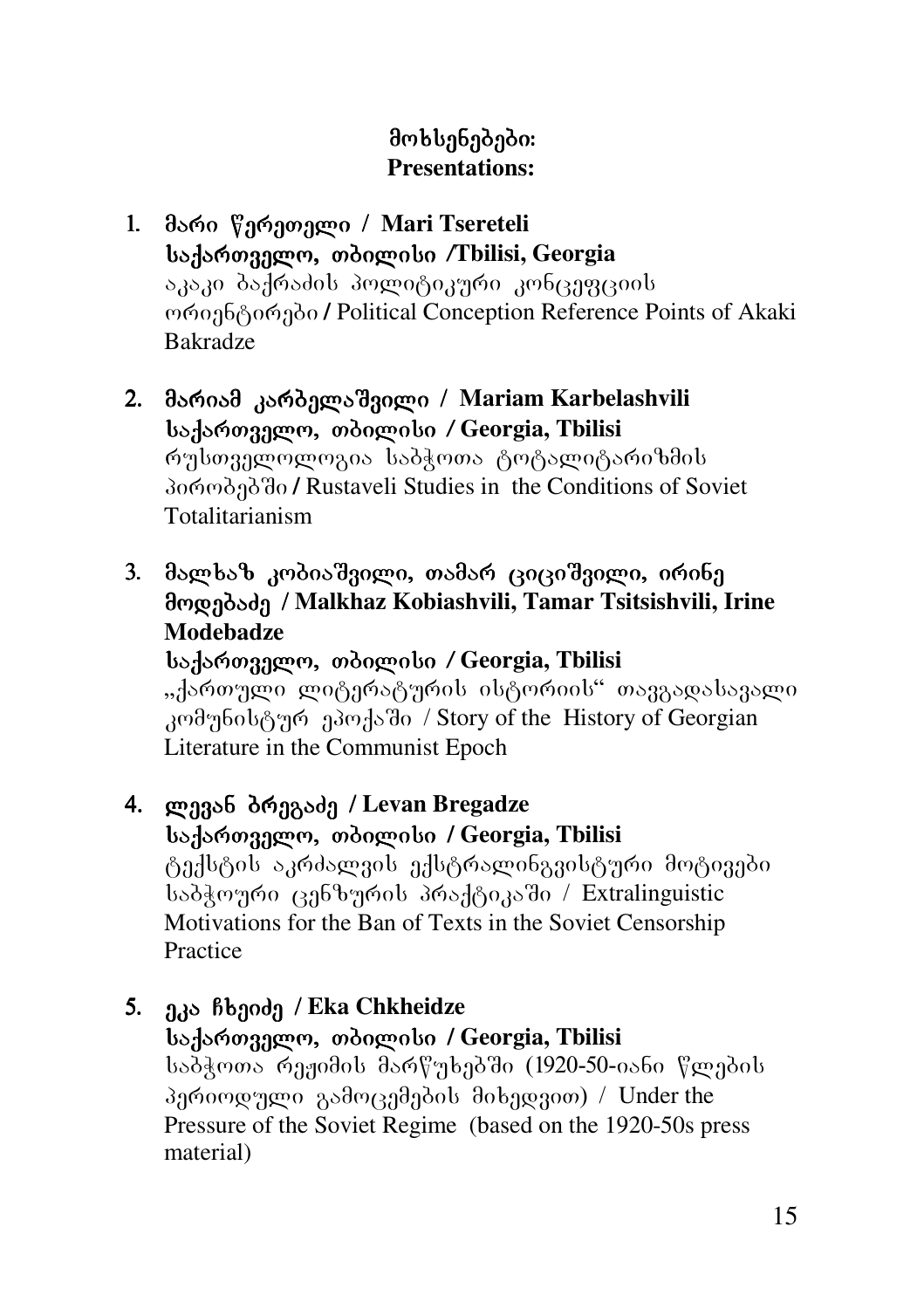**11. 30** \_ **12. 00**   $a<sub>3</sub>$   $a<sub>3</sub>$   $a<sub>2</sub>$   $a<sub>3</sub>$   $a<sub>4</sub>$   $a<sub>5</sub>$   $a<sub>6</sub>$   $a<sub>7</sub>$   $a<sub>8</sub>$   $a<sub>7</sub>$   $a<sub>8</sub>$   $a<sub>7</sub>$   $a<sub>8</sub>$   $a<sub>9</sub>$   $a<sub>1</sub>$   $a<sub>1</sub>$   $a<sub>1</sub>$   $a<sub>1</sub>$   $a<sub>1</sub>$   $a<sub>1</sub>$  **Coffee Break** 

**12. 00** \_ **14. 00** 

შოთა რუსთაველის ქართული ლიტერატურის obbტიტუტი სააქტო დარბაზი **Shota Rustaveli Institute of Georgian Literature Assembly Hall**

 $b$ adeo $s - \theta b$ seganggo egal $b$ egob obegangsegoob  $b$  $\partial$ geo $q$ o $\partial$  specification to  $b$ alitarian specificalitation of  $a$ **Section –** *Peculiarity of Interpretation of Creative Text under the Conditions of Totalitarian Regime* 

თავმჯდომარე პროფ. ნესტან რატიანი **Chairperson Prof. Nestan Ratiani** 

- 1. **Marijan Dovic / მარიჯან დოვიკი** Slovenia, Ljubljana / სლოვენია, ლიუბლიანა Totalitarian Censorship and Literature in Socialist Slovenia / ტოტალიტარული ცენზურა და ლიტერატურა სოციალისტურ სლოვენიაში
- 2. **Jorge Roman-Lagunas / ჯორჯ რომან-ლაგუნასი** USA, Hammond, IN / აშშ, *ჰემონდი, ინდიანა* Literary Criticism under Dictatorship. The Case of Chile (1973- 1990) / ლიტერატურათმცოდნეობა\_დიქტატურს გავლენის ქვეშ. ჩილეს საკითხი (1973-1990)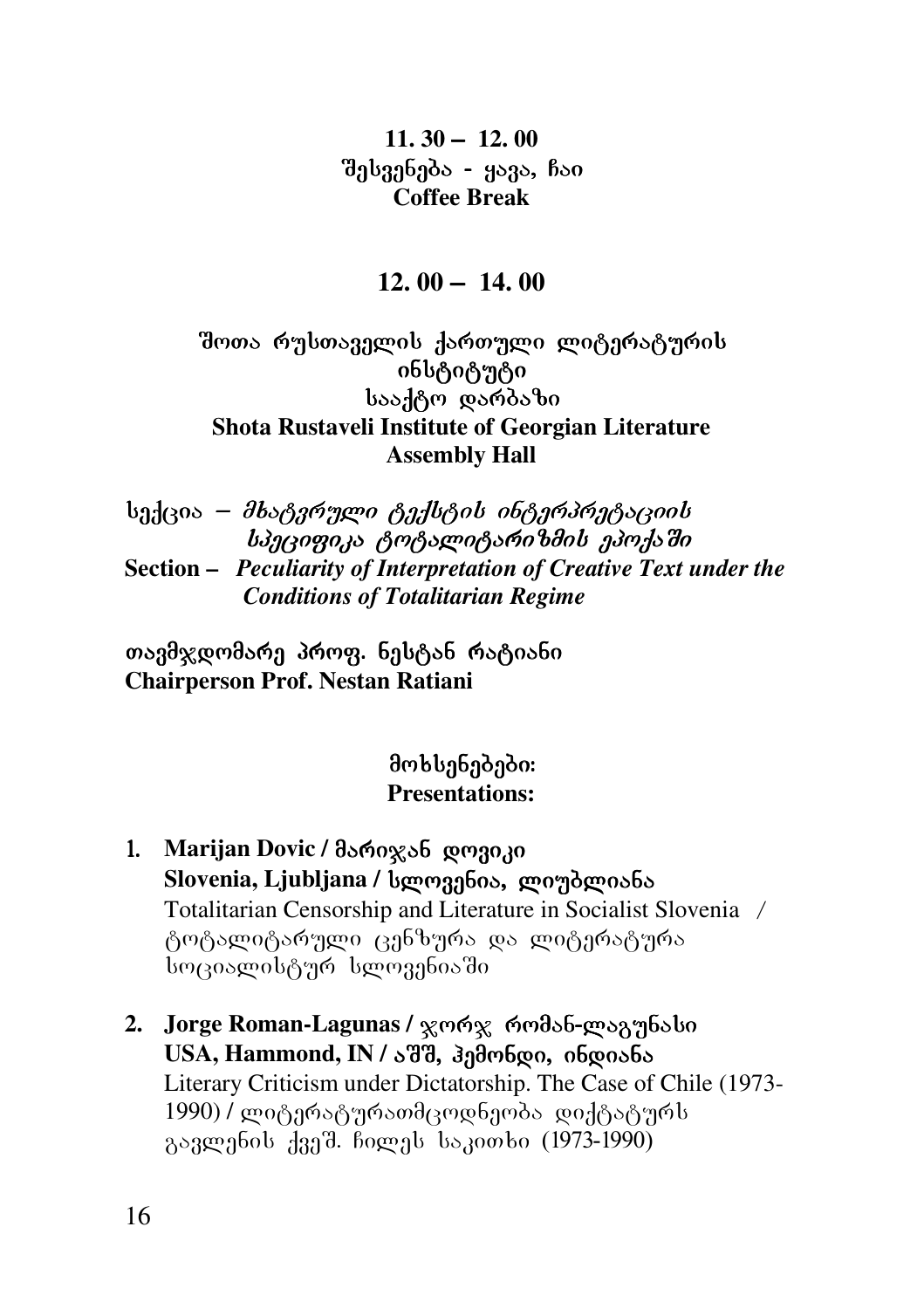- 3. Elena Dulgheru (Jecu) / age abo genge and (xaan) Romania, Bucharest / ค<sub>ั</sub>วปิด6ิวตอ, อิตปิลค์ beg Two Cinematic Insights into the Romanian Gulag / კინემატოგრაფიული შედწევა რუმინულ გულაგში
- **4. Юрате Ландсбергите / Jūrate Landsbergyte, Vytauto Литва, Вильнюс / Lithuania, Vilnius** Стремление к свободе в советской литовской поэзии и музыке / Search for Freedom in Soviet Times Lithuanian Poetry and Music
- 5. Madan Mohan Beura / მადან მოპან ბეურა **India, Kendrapara / ინდოეთი, კენდრაპარა** Literary Texts as Counter to Totalitarianism: their Significance and Specificities. / ლიტერატურული ტექსტების დაპირისპირება ტოტალიტარიზმთან: შათი მნიშვნელობა და მახასიათებლები

 $12.00 - 14.00$ 

#### შოთა რუსთაველის ქართული ლიტერატურის ინსტიტუტი მცირე დარბაზი **Shota Rustaveli Institute of Georgian Literature Small Hall**

სექცია *– ტოტალიტარიზმის ეპოქის ლიტერატურული* ჟანრები **Section –** *Literary Genres of the Epoch of Totalitarianism*

თავმჯდომარე ფ. მ. დ. დარეჯან მენაბდე **Chairperson Ph. D. Darejan Menabde**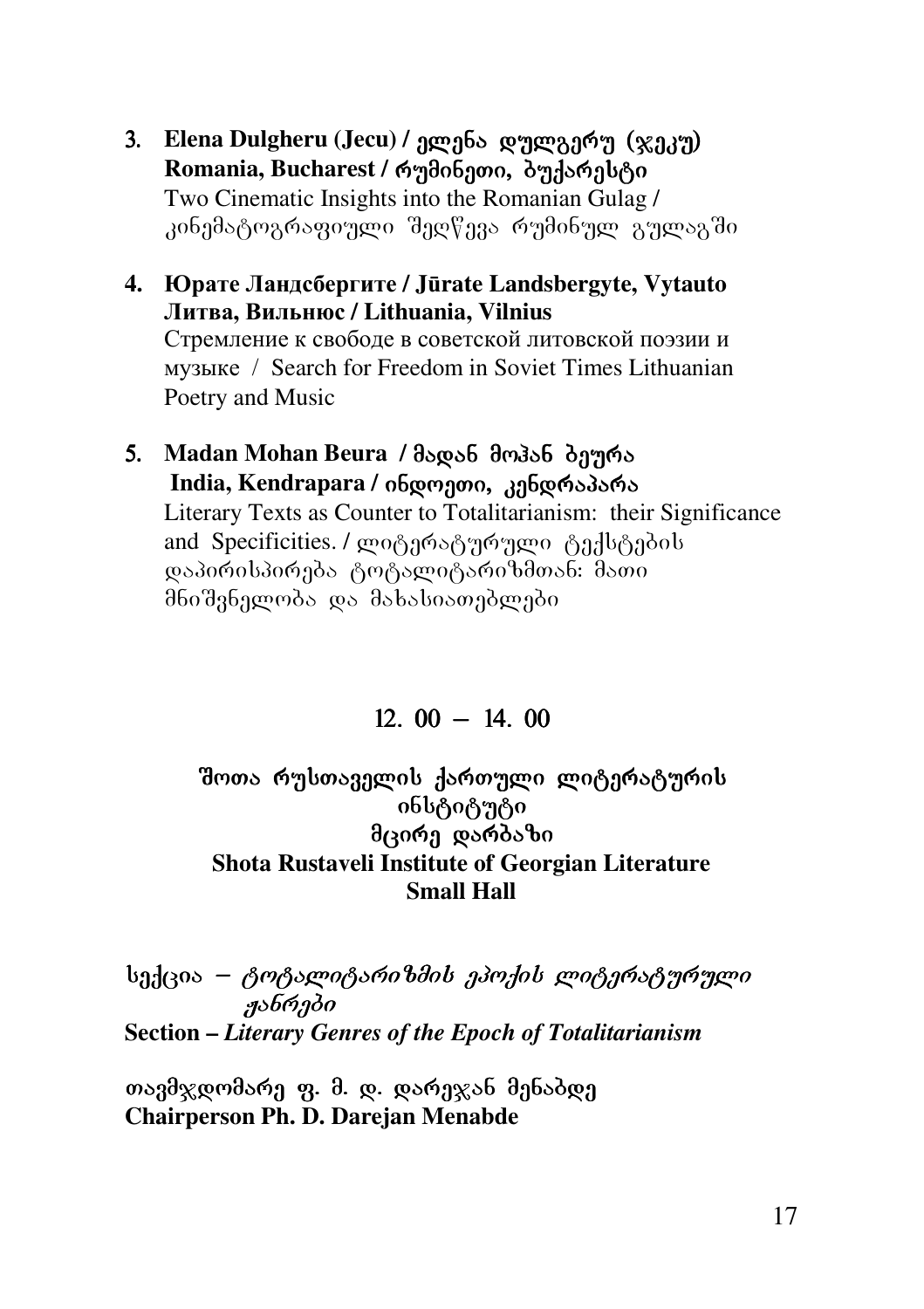# მოხსენებები: **Presentations**

#### **1. Майя Бурима / Maija Burima Латвия, Даугавпилс / Latvia, Daugavpils** Жанр путевых заметок в латышской литературе: 1940-1991

/ The Genre of Travel Sketches in Latvian Literature: 1940 – 1991

#### 2. **Мария Литовская / Maria Litovskaya Россия, Екатеринбург / Russia, Ekaterinburg** Роман эпопейного типа как синтезированный жанр советской литературы / Epic-type Novel as the Synthesized Genre of the Soviet Literature

# **3. Людмила Савова / Ljudmila Savova Болгария, София / Bulgaria, Sofia**

Внутренняя свобода – ответ тоталитарному рабству (Владимир Свинтила как символ эпохи) / Inner Freedom – Answer to the Totalitarian Bondage (Vladimir Svintila as a symbol of this epoch)

#### 4. **Ия Адеишвили / Ia Adeishvili Грузия, Кутаиси // Georgia, Kutaisi**  Осип Мандельштам в контексте тоталитарной системы / Osip Mandelstam in the Context of Totalitarian System

5. **Эляна Балютите- Рилишкене / Elyana Baliutyte-Rilishkene Литва, Вильнюс / Lithuania, Vilnius** Литовский поэт Эдуардас Межелайтис - создатель и разрушитель тоталитарного дискурса / Lithuanian Poet Eduardas Miezelaitis as a Creator and Destroyer of Totalitarian Discourse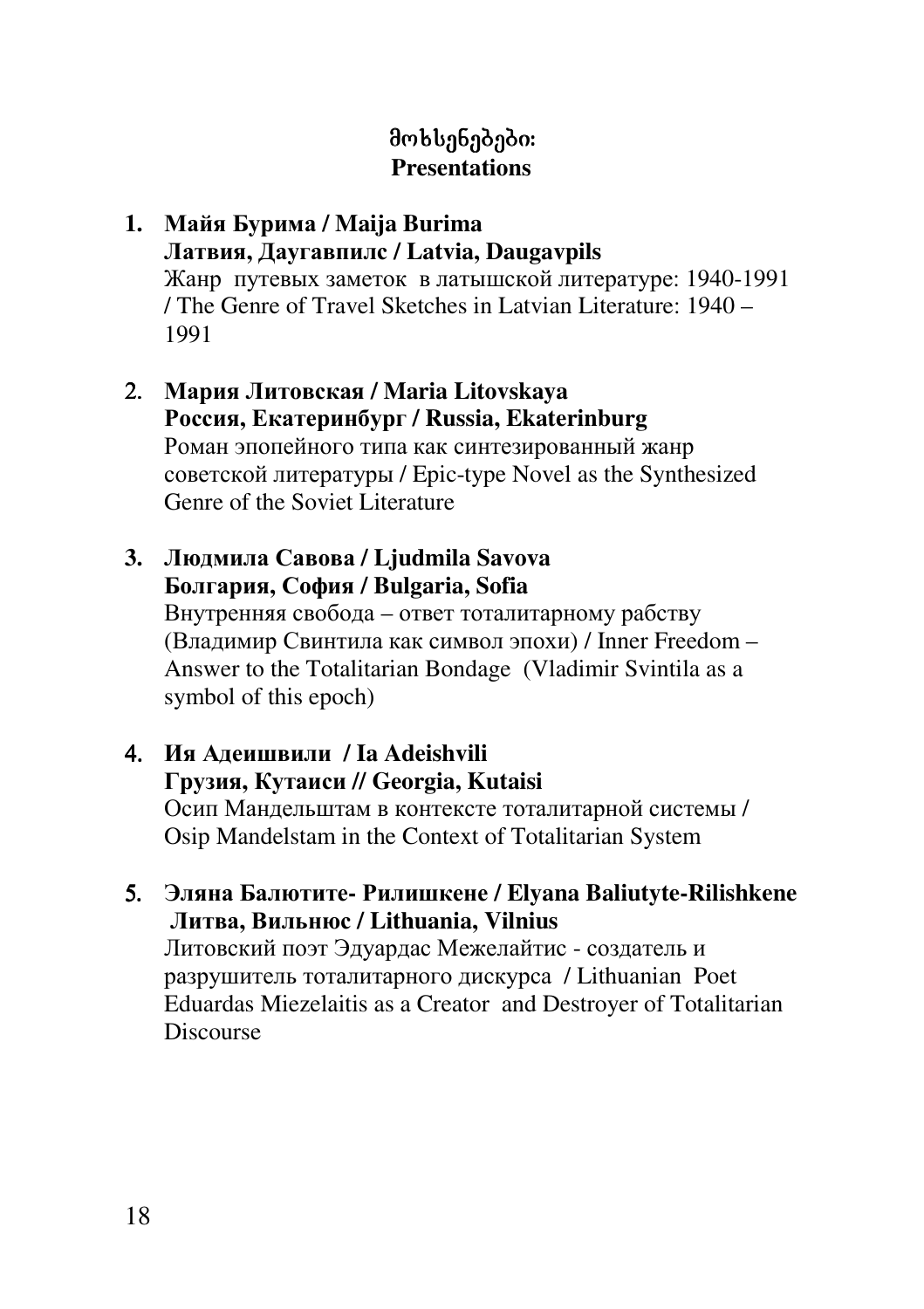### 6. **Флора Наджиева / Flora Najieva Азербаиджан, Баку / Azerbaijan, Baku**

Мифы и их трансформация в литературе конца ХХ века / Myths and their Transformation in Literature at the End of XX **Century** 

#### $12\,00 - 14.00$

#### შოთა რუსთაველის ქართული ლიტერატურის ინსტიტუტი bbcomato monto **Shota Rustaveli Institute of Georgian Literature Meeting Room**

სექცია – *ტოტალიტარული ტექსტის ფორმირება და*  $\phi_{\mathcal{R}333}$  **Section** *– Formation and Collapse of Totalitarian Text* 

თავმჯდომარე ფ. მ. დ. მანანა კვაჭანტირაძე **Chairperson Ph. D. Manana Kvachantiradze** 

#### მოხსენებები: **Presentations:**

1. მანანა კვაჭანტირაძე / Manana Kvachantiradze **საქართველო, თბილისი / Tbilisi, Georgia** ტრავმული მეხსიერება პოსტსაბჭოთა ქართულ ნარატივში (ოთარ ჭილაძის "აველუმი") / Traumatic Memory in Post-Soviet Georgian Narration (Otar Chiladze's novel "*Avelum"*)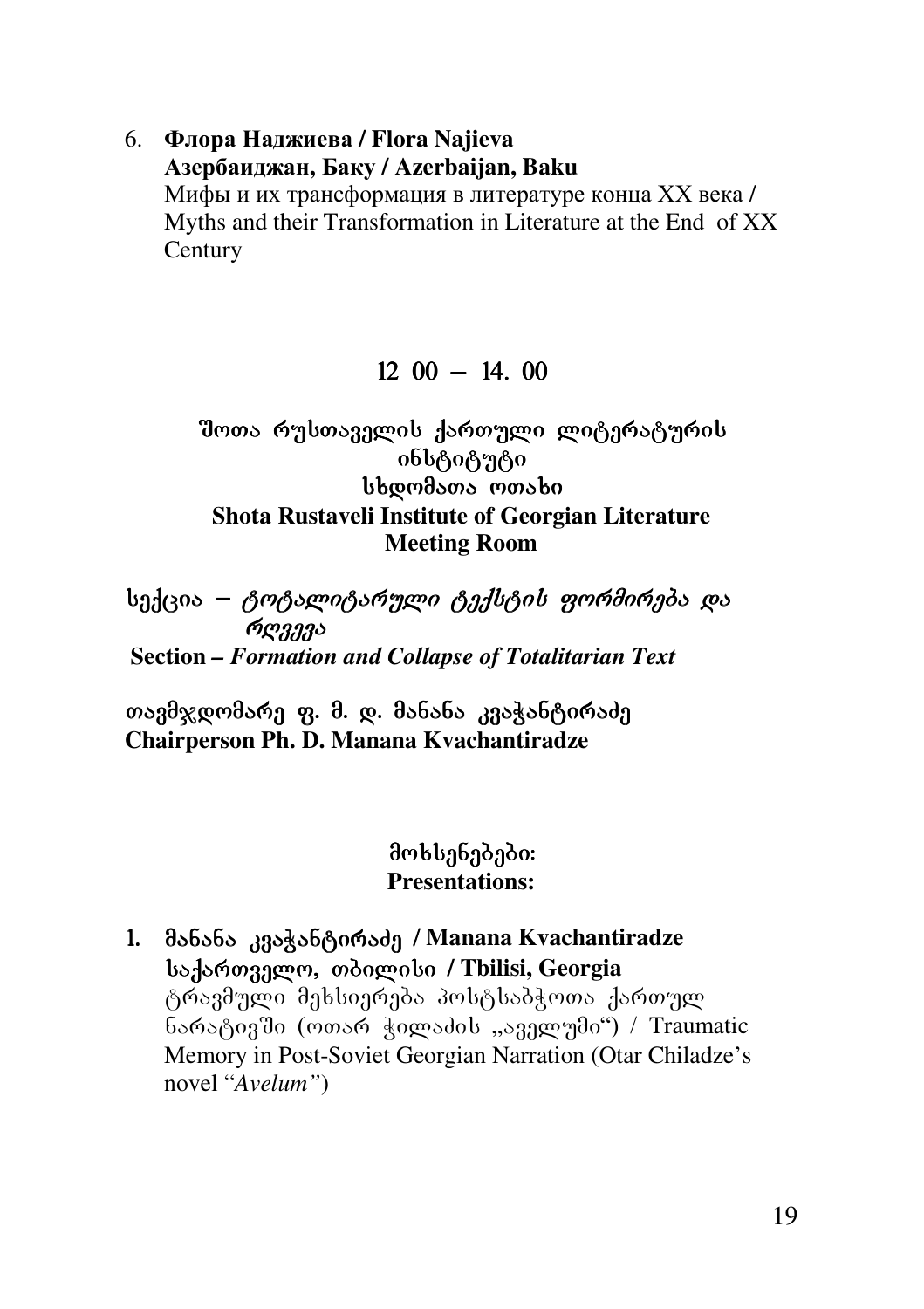- 2. zaza gogia zaza gogia / **Zaza Gogia** bortomargon, moognoto / Georgia, Tbilisi  $\alpha$ ambo $\alpha$ gomo  $\beta$ adb $\beta$ ob bo $\alpha$ omoo $\beta$ abaas ტოტალიტარულ სივრცეში / Social Dynamic of the Oppositional Text in Totalitarian Space
- 3. nino darbaiseli / **Nino Darbaiseli** saqarTvelo, Tbilisi Tbilisi **/ Georgia, Tbilisi**  ტოტალიტარიზმი, შემოქმედებითი თავისუფლება და თავისუფალი ლექსი / Totalitarianism, Creative Freedom and Free Verse
- 4.  $\theta$ gobod *zozgoda* / Zeinab Kikvidze bs. bo. borgagen, Angosobo / Georgia, Kutaisi, ტოტალიტარიზში და ლიტერატურული თხზულებების parabolizacia / Totalitarianism and Parabolization of Literary Works
- 5. ლალი თიბილაშვილი / Lali Tibilashvili **საქართველო, თბილისი / Georgia, Tbilisi** "სურთ საქართველოს აუგონ წესი" (პიროვნული ამბოხი ტოტალიტარიზმის წინააღმდეგ ზვიად გამსახურდიას ლირიკის მიხედვით) / Personal Rebel against Totalitarianism according to Z.Gamsakhurdia's Lyric Poetry

**14. 00 – 16. 00**  შესვენება **Break**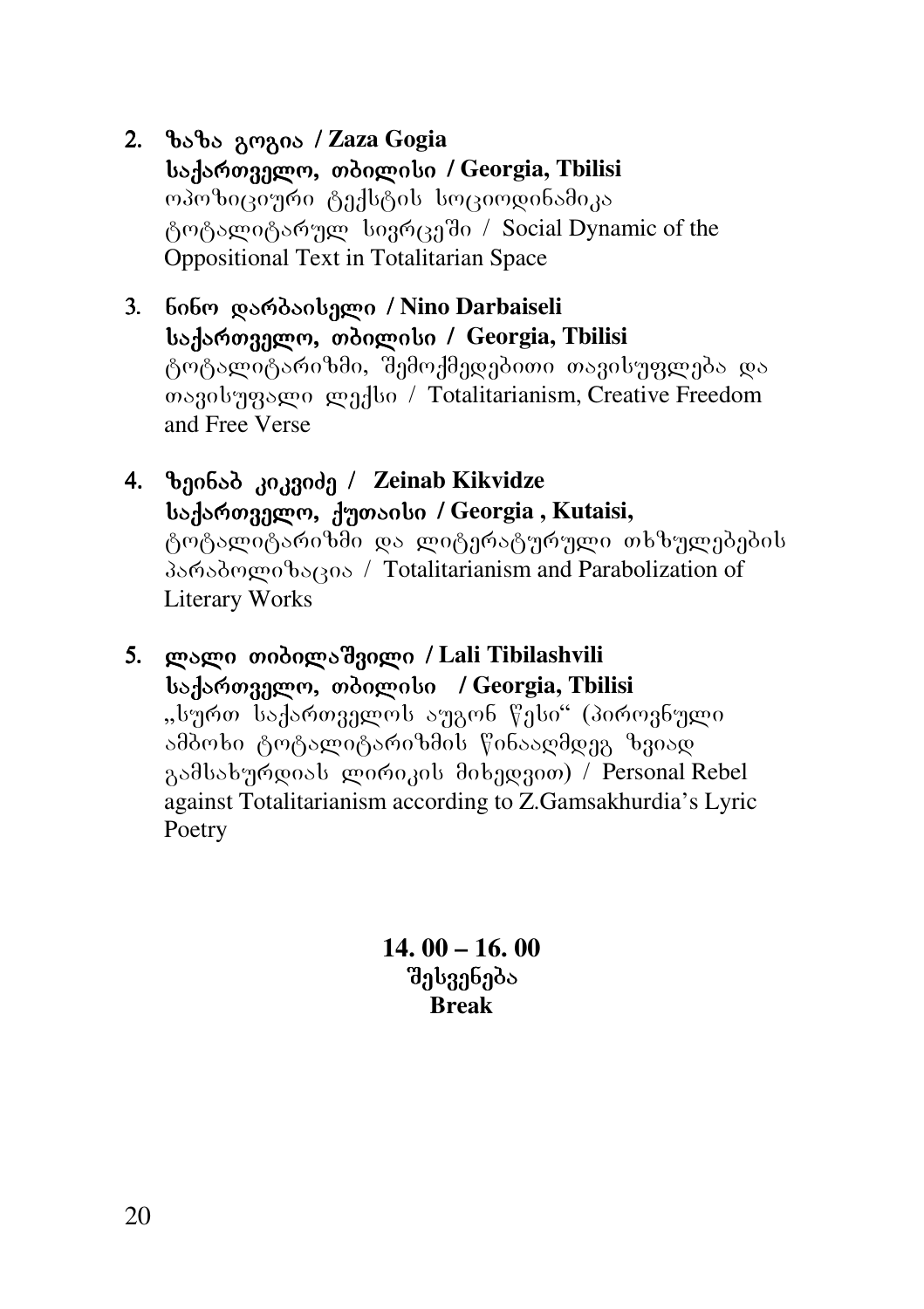#### $16.00 - 18.00$

#### Bოთა რუსთაველის ქართული ლიტერატურის obbტიტუტი მცირე დარბაზი **Shota Rustaveli Institute of Georgian Literature Small Hall**

badcos – *ტოტალიტარული ეპოქის მითები და* ้ *โหร*ิ้ การครับอีก **Section** *– Formation and Collapse of Totalitarian Text* 

თავმჯდომარე პროფ. ირინა პერიანოვა **Chairperson Prof. Irina Perianova** 

- 1. **Игорь Янков / Igor Yankov Россия, Екатеринбург / Russia, Ekaterinburg** Динамика ритуальности в советском дискурсе / Rituality Dynamics in the Soviet Discourse
- **2. Ирина Перянова / Irina Perianova Болгария, София***/* **/ Bulgaria, Sofia**  Пояс борща и рижские и шпроты / The Borsch Belt and Riga Sprats
- **3. Рута Брузгиене / Ruta Bruzgien÷ Литва, Вильнюс / Lithuania, Vilnius** Творчество литовского поэта Сигитаса Геды: между архитекстом и древней мировой литературой / Creation of Lithuanian Poet Sigitas Geda: between the Archetext and Old World Literature.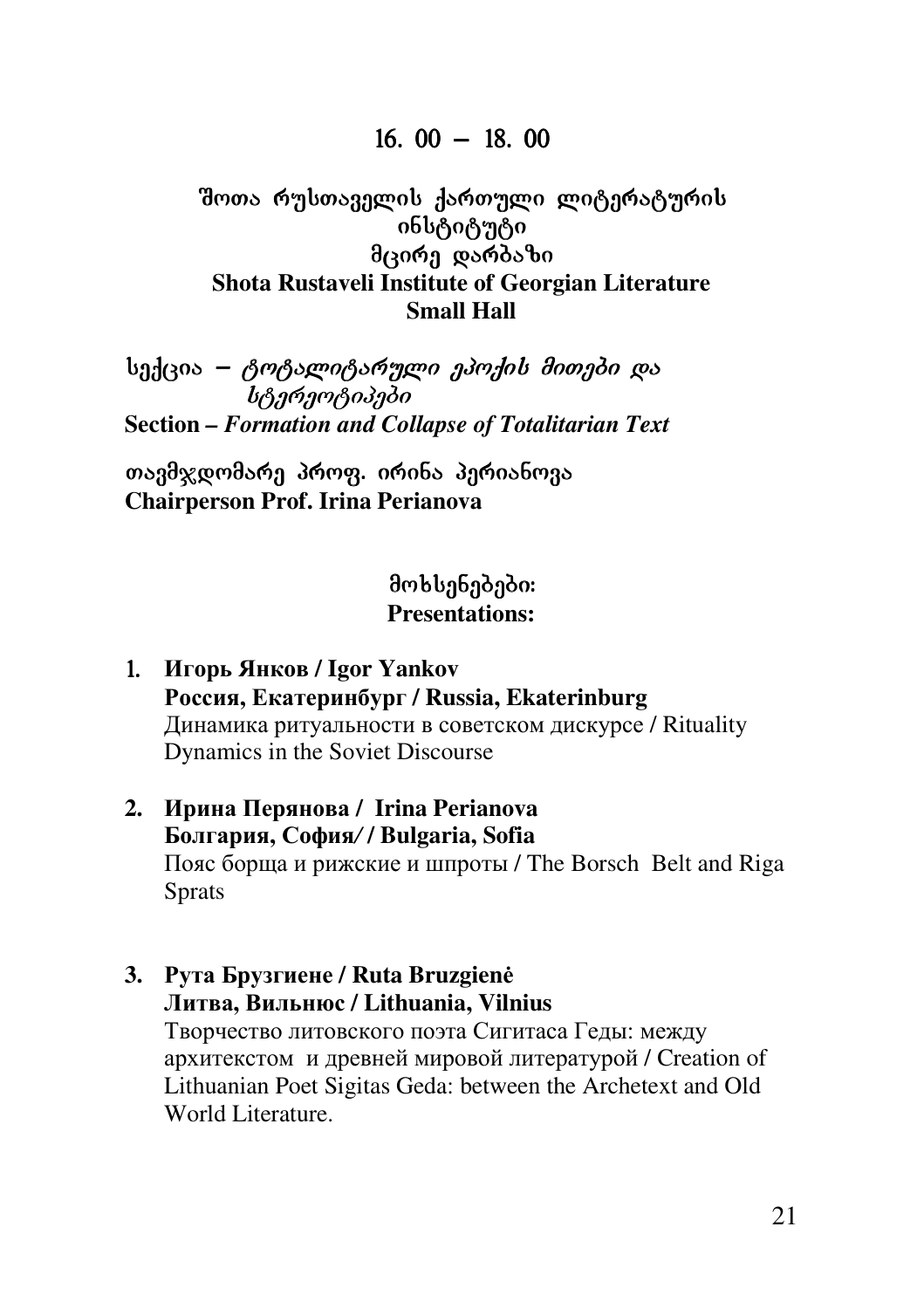#### **4. Людмила Антонова / Ludmila Antonova Грузия, Тбилиси / Georgia, Tbilisi**  Аксиология антиутопии Андрея Платонова/ Andrei Platonov's Axiology of Anti-utopia.

#### **5. Кротенко Ираида / Iraida Krotenko Грузия, Кутаиси / Georgia, Kutaisi**  Национальные литературы в посттоталитарную Эпоху / National Literatures in Post-totalitarian Epoch.

### **6. Земфира Велиева / Zemfira Valieva Aзербайджан, Баку / Azerbaijan, Baku**  К проблеме мифологической интерпретации образов в художественной литературе 80-ых г.г. ХХ века / To a Problem of Mythological Interpretation of Images in Fiction of

80s of the XX Century

# $16.00 - 18.00$

#### შოთა რუსთაველის ქართული ლიტერატურის ინსტიტუტი სააქტო დარბაზი **Shota Rustaveli Institute of Georgian Literature Assembly Hall**

# $b_0$ ქცია – ტოტალიტარული ტექსტი და ლიდერის  $k$

# **Section –** *Totalitarian Text and the Concept of a Leader*

თავმჯდომარე პროფ. რუსუდან ნიშნიანიძე **Chairperson Prof. Rusudan Nishnianidze**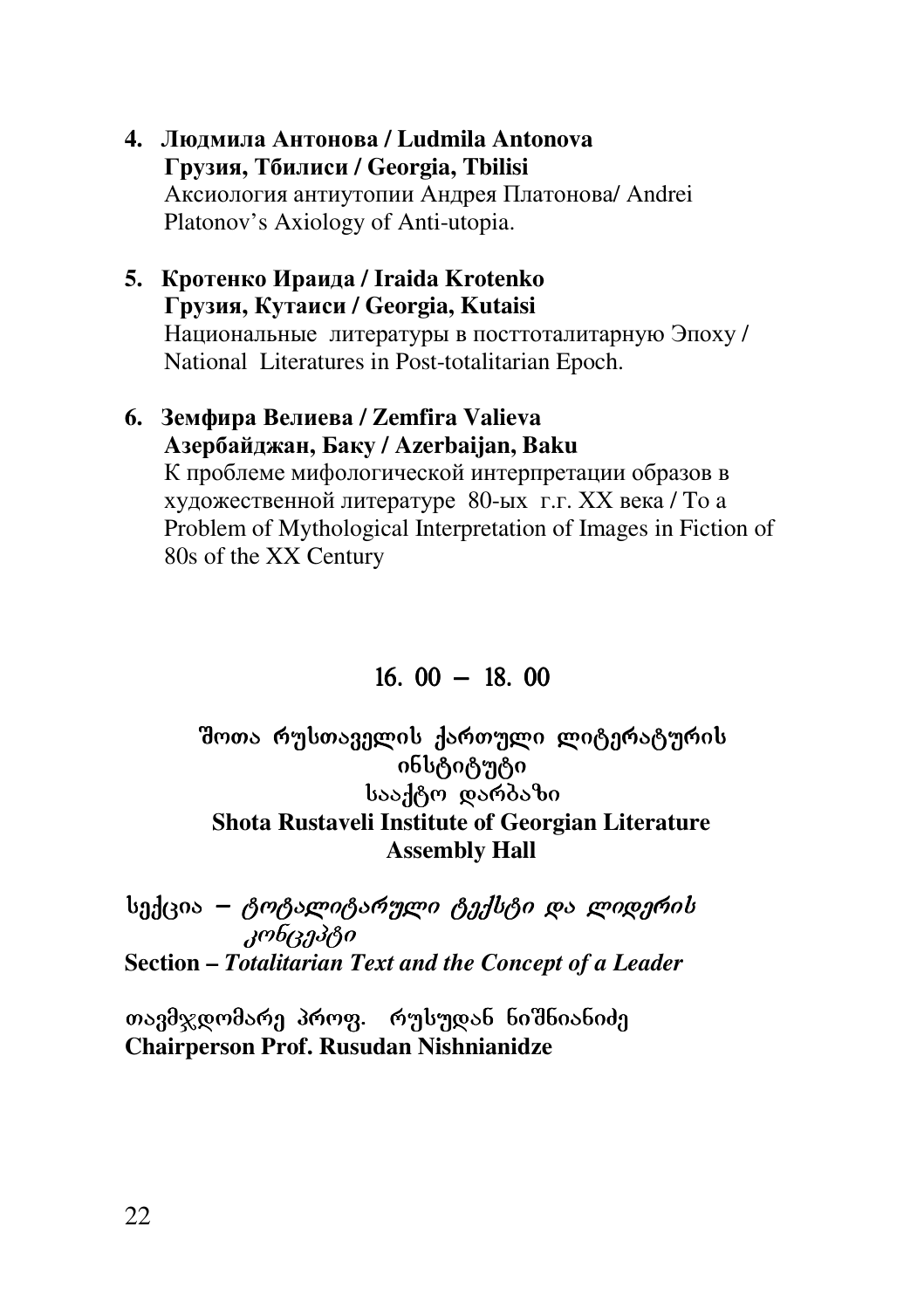# მოხსენებები: **Presentations:**

#### 1. დოდონა კიზირია / Dodona Kiziria aSS /**USA**  ტირანი, როგორც მესია / Tyrant as a Messiah

- 2. მალხაზ მაცაბერიძე / Malkhaz Matsaberidze saqarTvelo, Tbilisi Tbilisi **/ Georgia, Tbilisi**  სტალინი და გიორგი სააკაძის სახე ქართულ ob & monghogosbs და ლიტერატურაში / Stalin and the Portrait of Giorgi Saakadze in Georgian Historiography and Literature
- 3. რუსუდან ნიშნიანიძე / Rusudan Nishnianidze **საქართველო, თბილისი / Georgia, Tbilisi**  $\degree$ დნა-მძღვარიდან – ბელადამდე / From Superior to Leader
- 4. AcnBo 373 373 bod 3 / Gocha Kuchukhidze **საქართველო, თბილისი / Georgia, Tbilisi** 1956 flamob flo6songodboods? / Presentiment Concerning 1956?
- 5. მიხეილ ქურდიანი / Mikheil Kurdiani saqarTvelo, Tbilisi saqarTvelo, Tbilisi **/ Georgia, Tbilisi**  ტოტალიტარული ტანდემის პარადიგმა / The Paradigm of the Totalitarian Tandem: A Charismatic Leader and a Demonic Assistant (the problem of imitative modeling in Literature)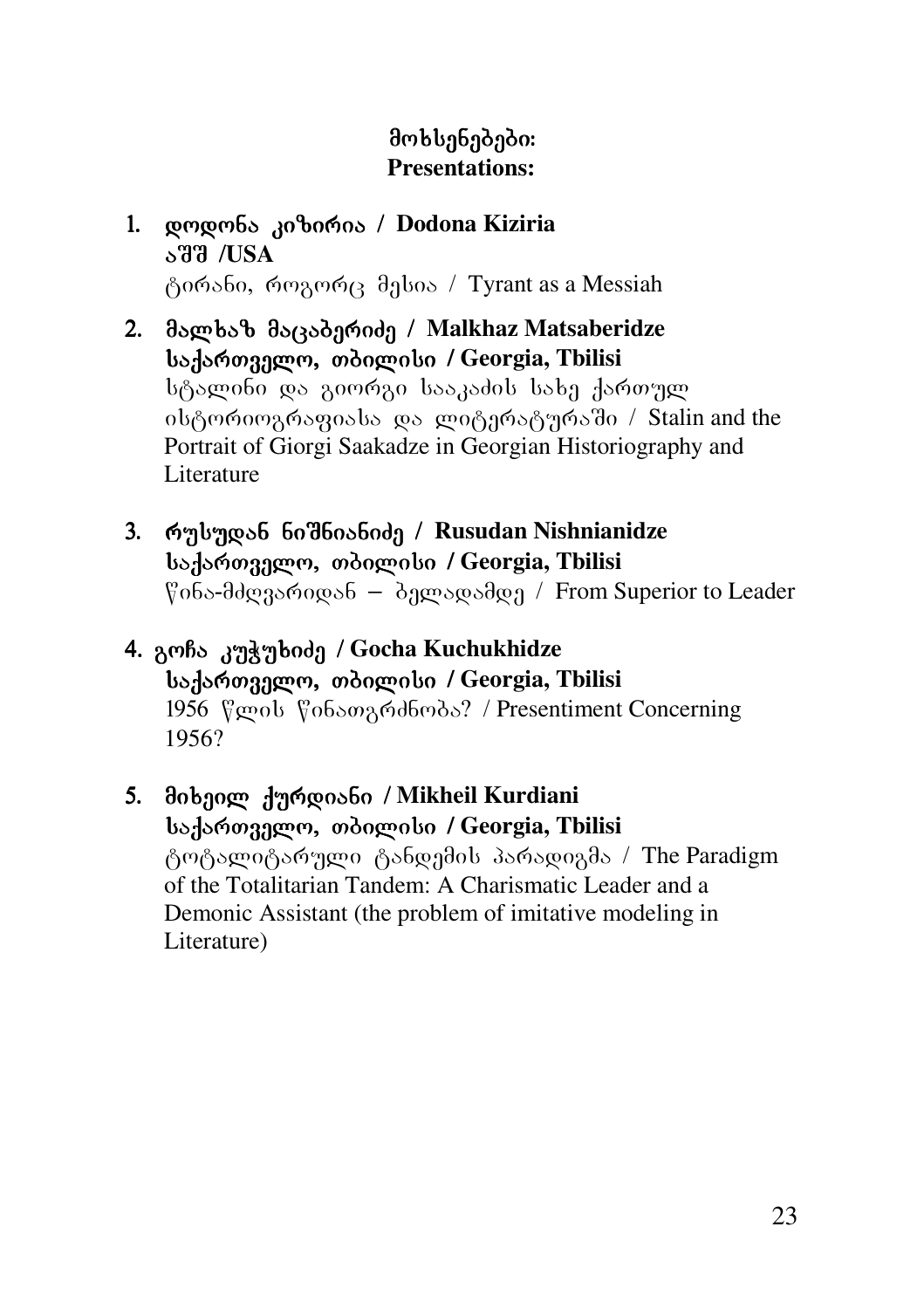#### $16.00 - 18.00$

#### Bოთა რუსთაველის ქართული ლიტერატურის ინსტიტუტი bbomasos monsbo **Shota Rustaveli Institute of Georgian Literature Meeting Room**

**სექცია: ტოტალიტარიზმი და ალტერნატიული**  $\delta$ *brongbadob* droggongdo **Section** *–Totalitarianism and Models of Alternative Thinking*

თავმჯდომარე პროფ. თამარ შარაბიძე **Chairperson Prof. Tamar Sharabidze** 

### მოხსენებები: **Presentations:**

1. თამარ პაიჭაძე, თამარ შარაბიძე / Tamar Paichadze, *Tamar Sharabidze* **საქართველო, თბილისი / Georgia, Tbilisi** "მიწასთან დაბრუნება" – ლოზუნგი, ფარი თუ ნიღაბი / "Returning to the Land" – a Slogan, Shield or Mask

- 2. nino sozaSvili / / **Nino Sozashvili საქართველო, თელავი / Georgia, Telavi** ,,dogologga / "Swinging" Enigma
- 3. a<sub>d</sub> *foggooda* / Eka Chikvaidze **საქართველო, თბილისი / Georgia, Tbilisi** sლტერნატიული აზროვნების მოდელები XX საუკუნის ჰომილეტიკაში (ტოტალიტარული  $b$ ახელმწიფო და XX  $b$ აუკუნის ქართული ეკლე $b$ ია:  $\omega$ θ  $\omega$  da  $\omega$  da  $\omega$  da  $\omega$ <sup>th</sup>) / Models of Alternative Thought in 20<sup>th</sup> Century Homiletics (Totalitarian State and the Georgian Church of the  $20<sup>th</sup>$  Century: War and Peace?!)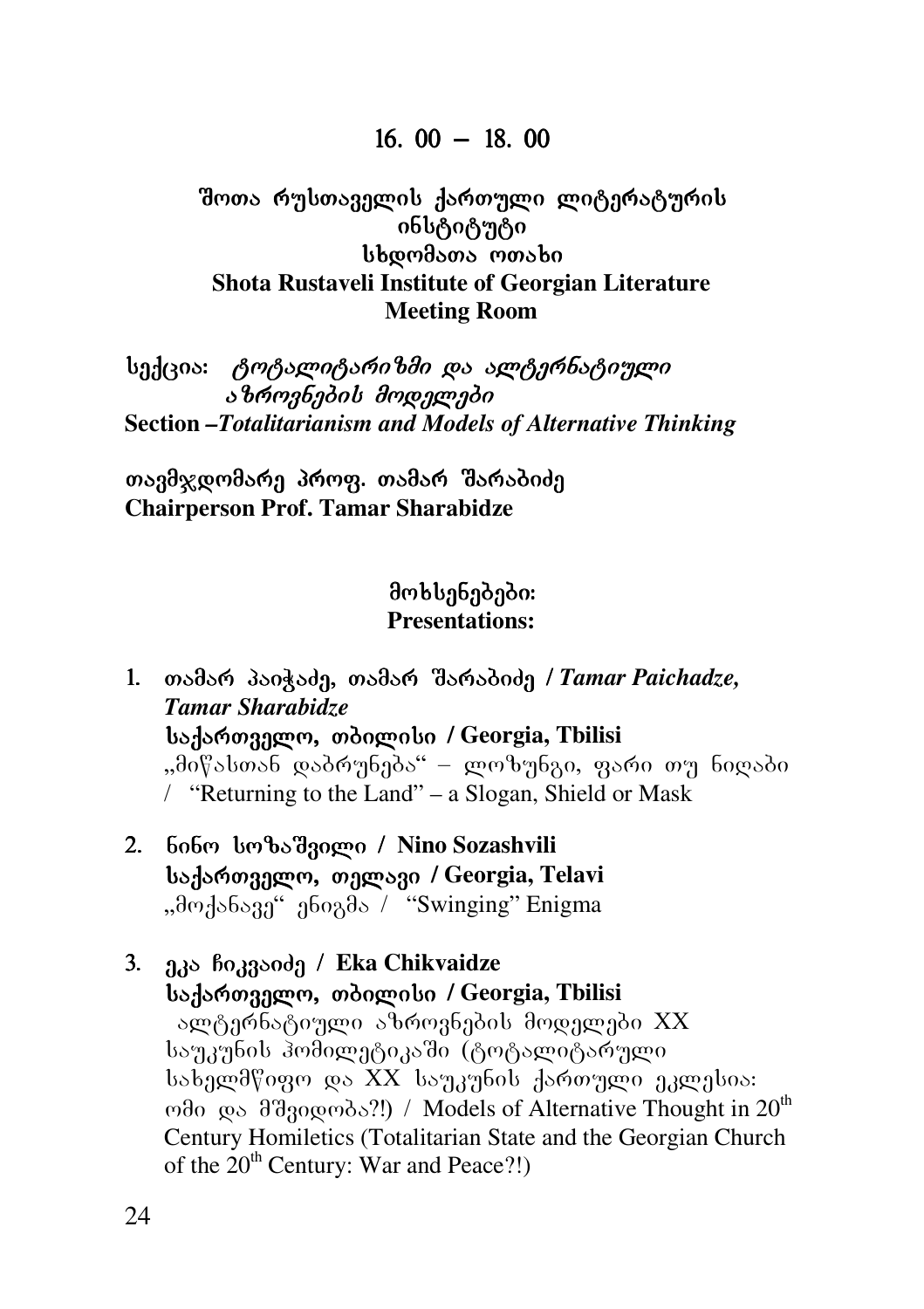4. კახაბერ ლორია / **Kakhaber Loria საქართველო, თბილისი / Georgia, Tbilisi** ტოტალიტარული სინამდვილის კრიტიკა რეზო  $\chi_{10}$  θ $\chi_{20}$   $\chi_{30}$  θ $\chi_{00}$  θ $\chi_{00}$  θ $\chi_{00}$  θ $\chi_{00}$  θ $\chi_{00}$  θ $\chi_{00}$  θ $\chi_{00}$  θ $\chi_{00}$ Reality in the Works of Rezo Cheishvili

# 5. ჯული გაბოძე / **Juli Gabodze საქართველო, თბილისი / Georgia, Tbilisi**

გალაკტიონის "თავდაცვის პოეტიკა" / Galaktion's "Self-Defensive Poetics"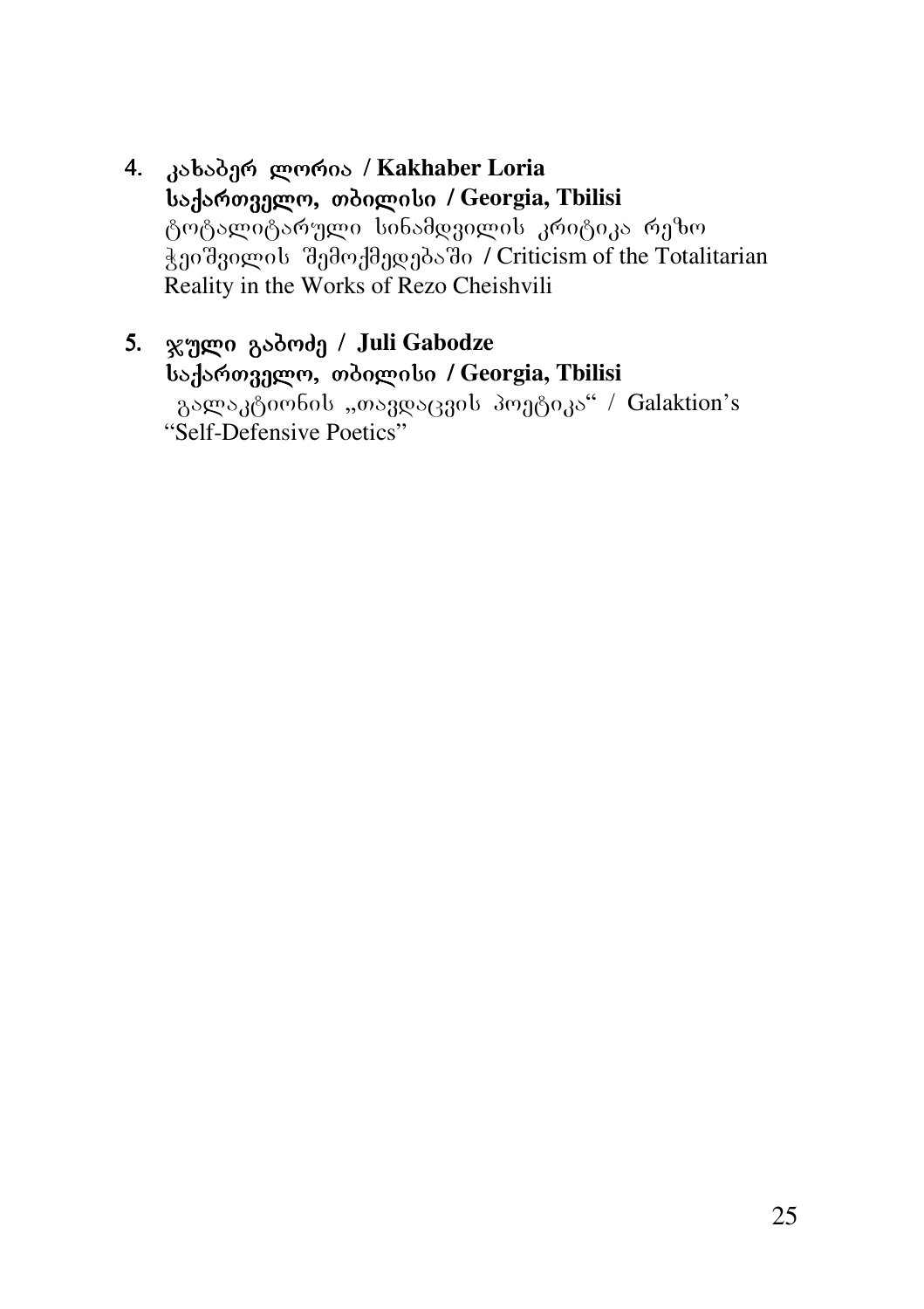### 9 ოქტომბერი, 2009 / 9 October, 2009

### 9.  $30 - 11$ . 30

შოთა რუსთაველის ქართული ლიტერატურის ინსტიტუტი სააქტო დარბაზი **Shota Rustaveli Institute of Georgian Literature Assembly Hall** 

 $b_{3d}$ ცია — *ტოტალიტარიზმის ეპოქის მითები და*  $b_0$ nengen $\delta_0$ **Section –** *The Myths and Stereotypes of Totalitarian Epoch*

თავმჯდომარე პროფ. თინათინ ბოლქვაძე **Chairperson Prof. Tinatin Bolkvadze** 

- 1. ირმა რატიანი / Irma Ratiani saqarTvelo, Tbilisi / **Georgia, Tbilisi**  ანტიტოტალიტარული ტექსტის ჟანრული თავისებურებანი / Genre Peculiarities of Anti-Totalitarian Text
- 2. კონსტანტინე ბრეგაძე / Konstantine Bregadze **საქართველო, თბილისი / Georgia, Tbilisi** გრიგოლ რობაქიძე და მისი რომანი "ჩაკლული სული", როგორც ტოტალიტარული (საბჭოთა) სახელმწიფოს მითოსურ-დემონური არსის damenevel in Sand Robakidze and His Novel 'Die gemordete Seele' as the Hermeneutics of the Mythic-Demonic Nature of a Totalitarian (Soviet) State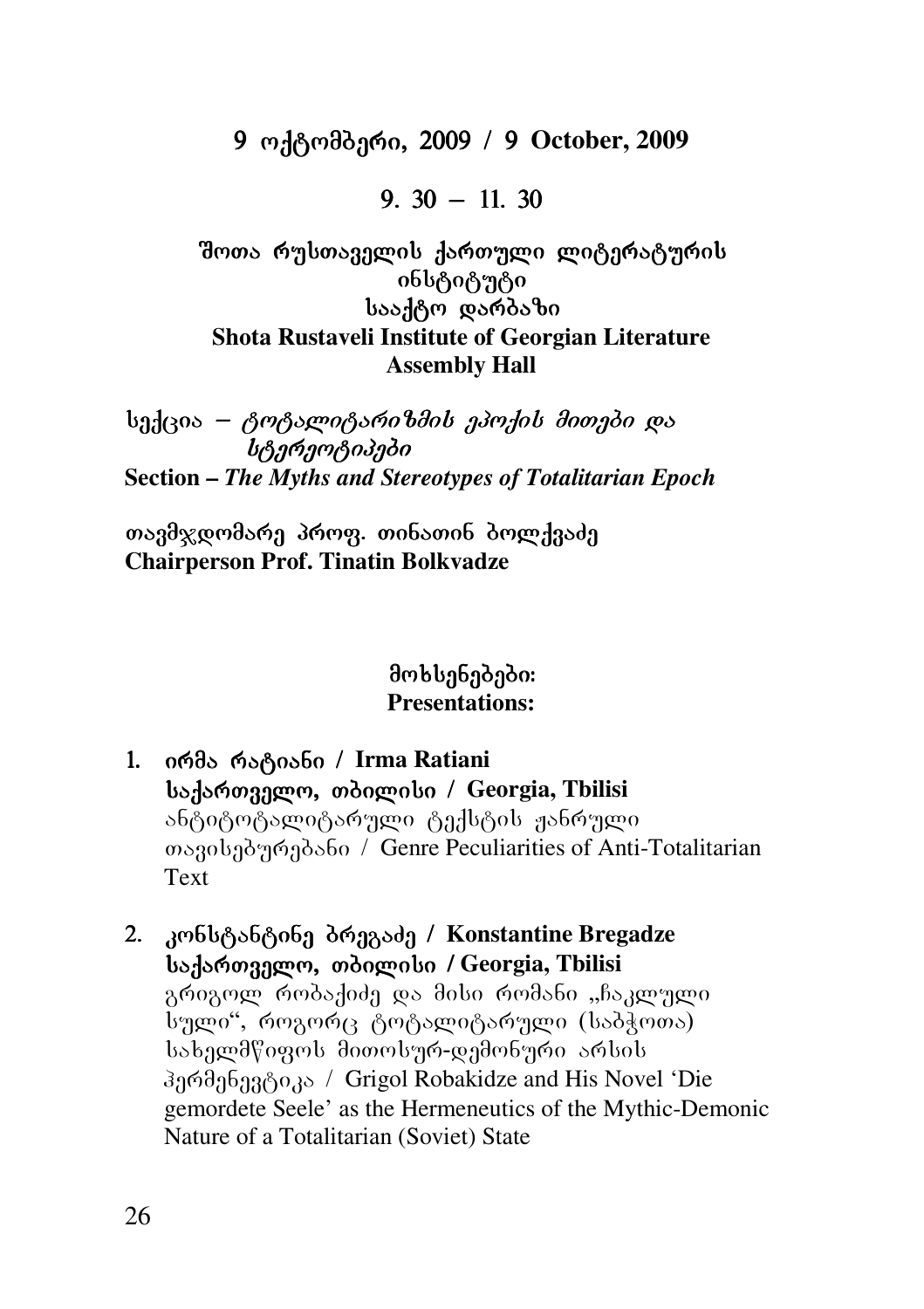- 3. თეიმურაზ დოიაშვილი / Teimuraz Doiashvili bs. bomangon, moogoobo / Georgia, Tbilisi სიპრძნე სიცრუისა კლასიკურ და მოდერნისტულ  $k$ <sup>306</sup> $\beta$ 3 $\beta$ <sup>1</sup> $\beta$ <sup>3</sup> $\beta$ <sup>3</sup> $\alpha$  / "The Book of Wisdom and Lies" in Classical and Modernistic Contexts
- 4. giorgi Tarxan- Tarxan-mouravi / mouravi / **Giorgi Tarkhan-Mouravi საქართველო, თბილისი / Georgia, Tbilisi** ტოტალიტარიზმის ცვალებადი სახე საბჭოთა bsdsmogggement / Changing Faces of Totalitarianism in Soviet Georgia
- 5. თინათინ ბოლქვაძე / Tinatin Bolkvadze bs. bomango, moogoobo / Georgia, Tbilisi სალიტერატურო ენის პრობლემა საბჭოთა ენობრივ  $\partial \phi$   $\partial \partial \partial \partial \partial \phi$  / The Problem of Literary Language in the Soviet Linguistic Politics

9.  $30 - 11$ . 30

#### შოთა რუსთაველის ქართული ლიტერატურის ინსტიტუტი  $\partial$ ദര്മ്പ് യാര് $\delta$ ാ $\partial$ **Shota Rustaveli Institute of Georgian Literature Small Hall**

 $b_0$ ქცია – *ტოტალიტარიზმი შორეული პერსპექტივებიდან.* ცენტრი და ემიგრაცია **Section –** *Totalitarianism from Far-away Perspective. Centre and Emigration* 

თავმჯდომარე ფ.მ.დ. მაია ჯალიაშვილი **Chairperson Ph. D. Maia Jaliashvili**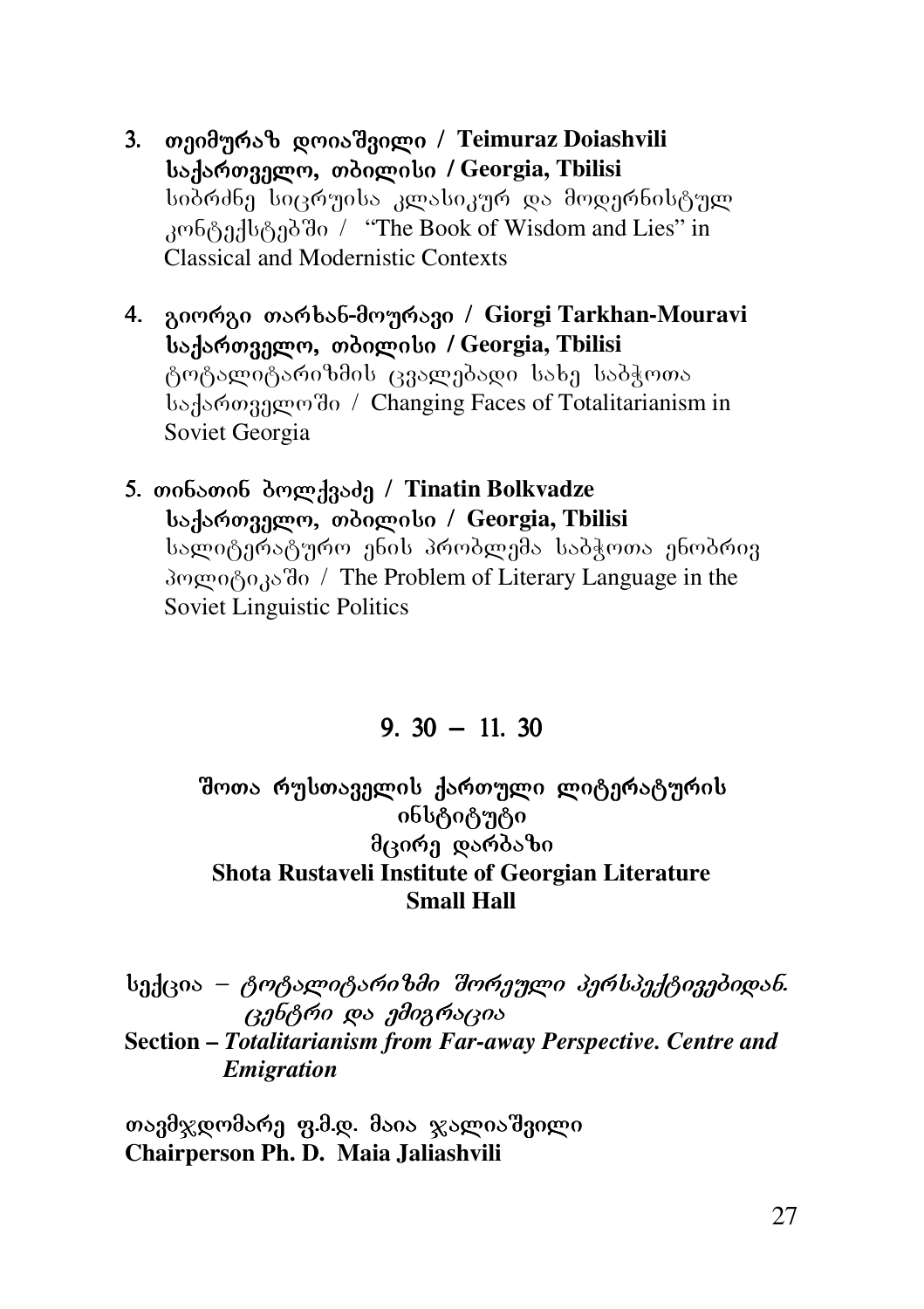### მოხსენებები: **Presentations:**

- 1. მაია ჯალიაშვილი / Maia Jaliashvili saqarTvelo, Tbilisi Tbilisi **/ Georgia, Tbilisi**  ტოტალიტარული ექსპერიმენტის მხატვრული მოდელი (გრიგოლ რობაქიძის "ჩაკლული სული") / Artistic Model of Totalitarian Experiment
- 2. რამაზ ჭილაია / Ramaz Chilaia **საქართველო, თბილისი / Georgia, Tbilisi** ტოტალიტარიზმის ეპოქის ლიტერატურულკულტურული ფრაგმენტები / Literary-Critical Fragments of The Totalitarian Epoch
- 3. manana kvataia / **Manana Kvataia**  badar<sub>da</sub>ry and *isdomoto* / Georgia, Tbilisi ბელადთა კონცეპტები ქართულ ემიგრანტულ ტექსტებში / Concepts of Leaders in Georgian Emigrant Texts
- 4. ნათელა ჩიტაური / Natela Chitauri **საქართველო, თბილისი / Georgia, Tbilisi** ტოტალიტარიზმი შორეული პერსპექტივებიდან / Totalitarianism from the Distant Perspectives
- 5. ნინო ქავთარაძე /Nino Kavtaradze borlogar<sub>93</sub> member / Georgia, Tbilisi მითის მსხვრევა – ანდრე ჟიდის მოსაზრებები სსრკ-ს  $\partial_{\Omega}$  bs $\partial_{\Omega}$  / Breaking of Myth – Ideas of Andre Gide about USSR

**11. 30 \_ 12. 00**   $a<sub>3</sub>$ ესვენება - ყავა, ჩაი **Coffee Break**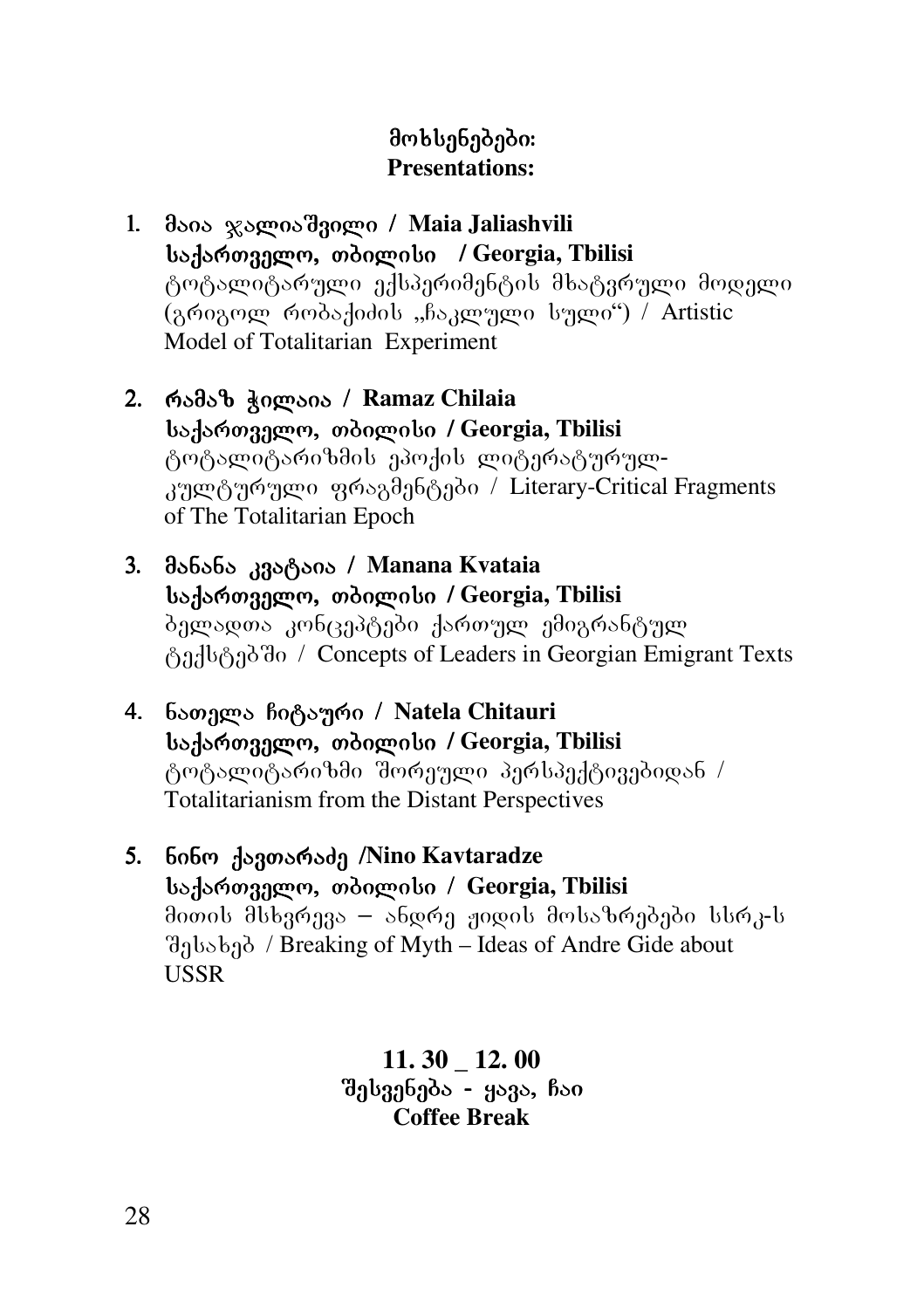#### $12 \t00 - 14.00$

#### Boos რუსთაველის ქართული ლიტერატურის <sup>ิ</sup>ინსტიტუტი სააქტო დარბაზი **Shota Rustaveli Institute of Georgian Literature Assembly Hall**

მრგვალი მაგიდა თემაზე: *მწერლობის მოთვინიერება* **Roundtable Discussions on the Topic:** *Taming of the Writings* 

თავმჯდომარე ფ. მ. დ. მანანა კვაჭანტირაძე **Chairperson Ph. D. Manana Kvachantiradze** 

> **14. 00 – 16. 00 d**abaa6ado **Break**

#### **16. 00 – 18. 00**

#### შოთა რუსთაველის ქართული ლიტერატურის ინსტიტუტი სააქტო დარბაზი **Shota Rustaveli Institute of Georgian Literature Assembly Hall**

badeso – *ygsრygsრიზმი და ქართული ცნობიერება* **Section** *– Kvarkvarizm and Georgian Consciousness* 

თავმჯდომარე ფ.მ.დ. მანანა კაკაბაძე **Chairperson Ph. D. Manana Kakabadze**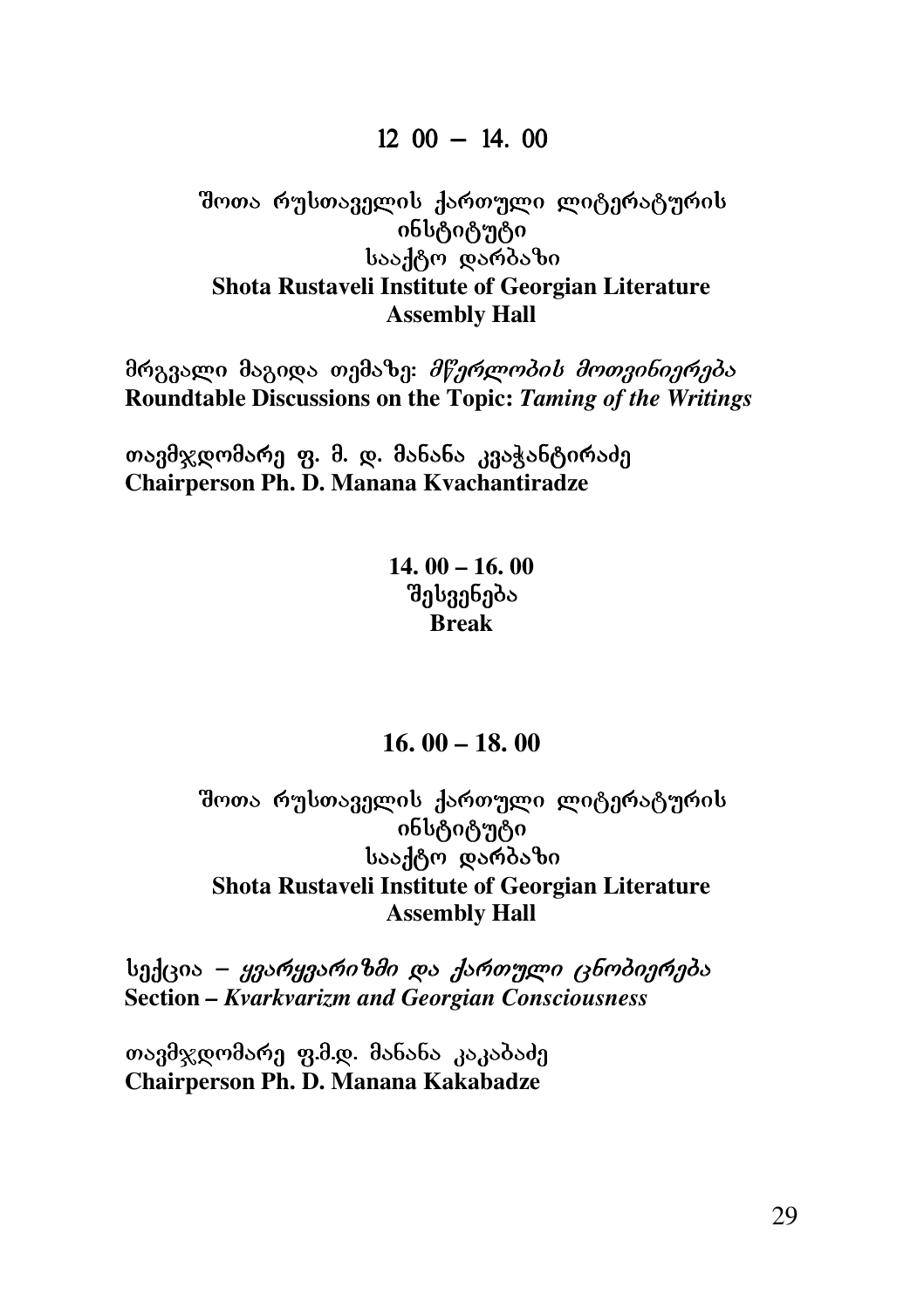- 1. manana kakabaZe / manana kakabaZe / **Manana Kakabadze** saqarTvelo, Tbilisi **/ Georgia, Tbilisi**  რუვოლუციის ლიდერის სახე პოლიკარპე კაკაბაძის  $k$ ომედიაში "ყვარყვარე თუთაბერი" / The Image of a Revolutionary Leader in Polikarpe Kakabadze's Comedy "Kvarkvare Tutaberi"
- 2. ლია წერეთელი /Lia Tsereteli **საქართველო, თბილისი / Georgia, Tbilisi**  $s_{\rm s}$  as  $s_{\rm s}$ asia $s_{\rm s}$ dan dokonomis ga $s_{\rm s}$ ყვარყვარეობამდე / The Pattern of Action of a Character from Natsarkekia to KvarkVare
- 3. თამარ ბარბაქაძე / Tamar Barbakadze **საქართველო, თბილისი / Georgia, Tbilisi** პოლიკარპე კაკაბაძის "ბახტრიონის" ლექსთწყობა და dobo gaabs da-20 bsaaybob 30-os6  $\degree$  gaaddo / Versification of Polikarpe Kakabadze's "Bakhtrioni" and his Persecution in the 1930s
- 4. zoiacxadaia cxadaiacxadaia / **Zoya Tskhadaya**  saqarTvelo, Tbilisi Tbilisi **/ Georgia, Tbilisi**  მედროვის პარადიგმატული სახე პოლიკარპე  $\lambda$ აკაბაძის კომედია "ლოპიანეს" მიხედვით / Paradigmatic Image of a Timeserver According to Polikarpe Kakabadze's Comedy *Lopiane*
- 5. გივი ლომიძე / Givi Lomidze saqarTvelo, Tbilisi saqarTvelo, Tbilisi **/ Georgia, Tbilisi**  ტოტალიტარიზმი და ყვარყვარიზმი / Totalitarianism and Kvarkvarism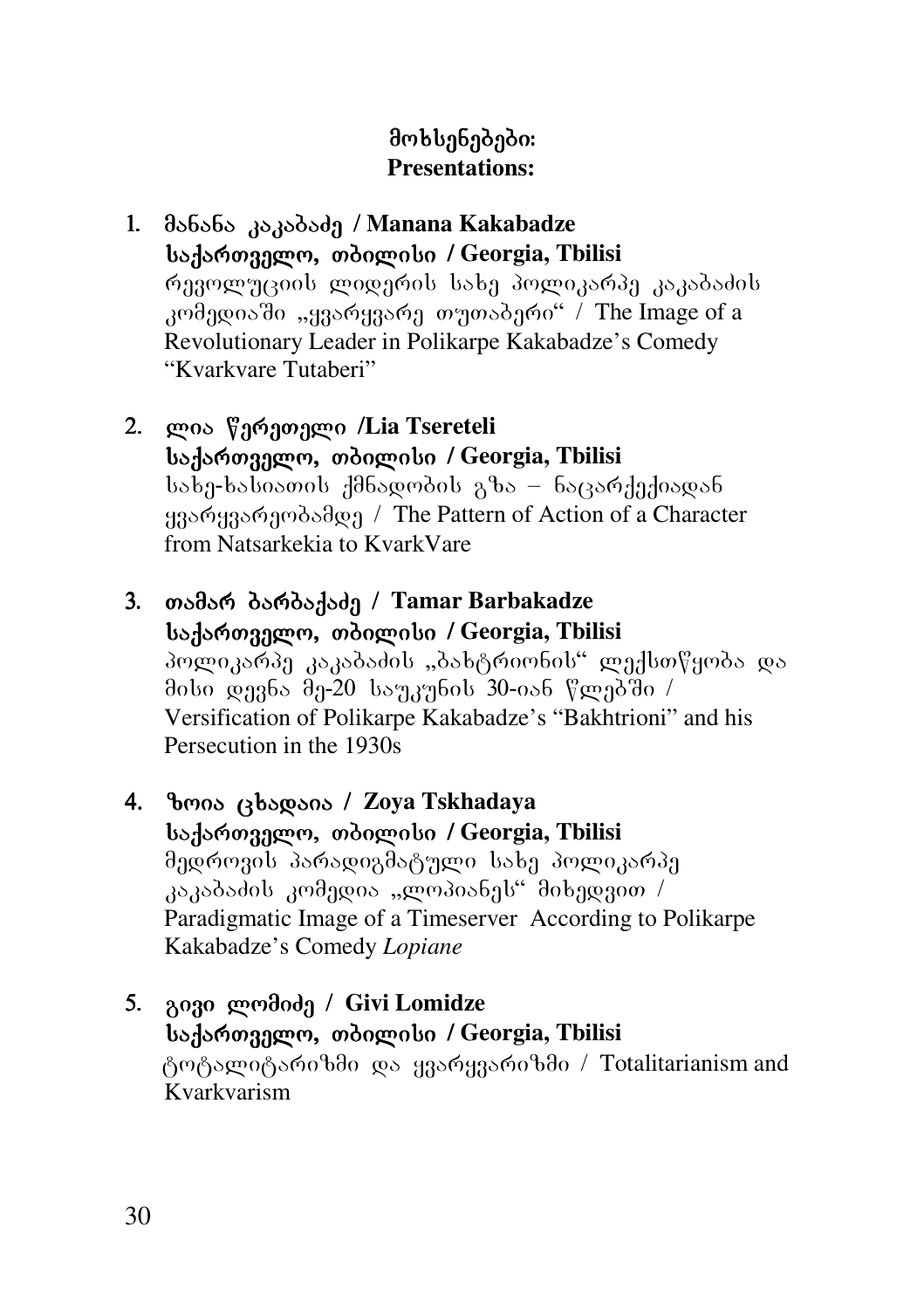#### **16. 00 – 18. 00**

#### შოთა რუსთაველის ქართული ლიტერატურის ინსტიტუტი მცირე დარბაზი **Shota Rustaveli Institute of Georgian Literature Small Hall**

 $b$ ექცია — *ტოტალიტარიზმის ეპოქის მითები და* b<sub>i</sub> stereotipe bishone **Section –** *The Myths and Stereotypes of Totalitarian Epoch*

თავმჯდომარე ფ. მ. დ. რუსუდან ჩოლოყაშვილი **Chairperson Ph. D. Rusudan Cholokashvili** 

- 1. მარინა ტურაშვილი / Marina Turashvili saqarTvelo, Tbilisi Tbilisi **/ Georgia, Tbilisi**  1941-45 წლების ომი და თხრობის დისკურსული ანალიზი ზეპირ ისტორიებში / The War of 1941-1945 and the Discourse Analysis of Narration in Oral History
- 2. ნინო ბალანჩივაძე / Nino Balanchivadze bs. bo. boxaggen, ordogen bo / Georgia, Tbilisi ტოტალიტარიზმის ეპოქის სტერეოტიპები / Stereotypes of Totalitarian Age
- 3. რუსუდან ჩოლოყაშვილი / Rusudan Cholokashvili **საქართველო, თბილისი / Georgia, Tbilisi** გადმოცემები ტოტალიტარული კომუნისტური რეჟიმის შესახებ საქართველოში / Sayings about the Totalitarian Communist Regime in Georgia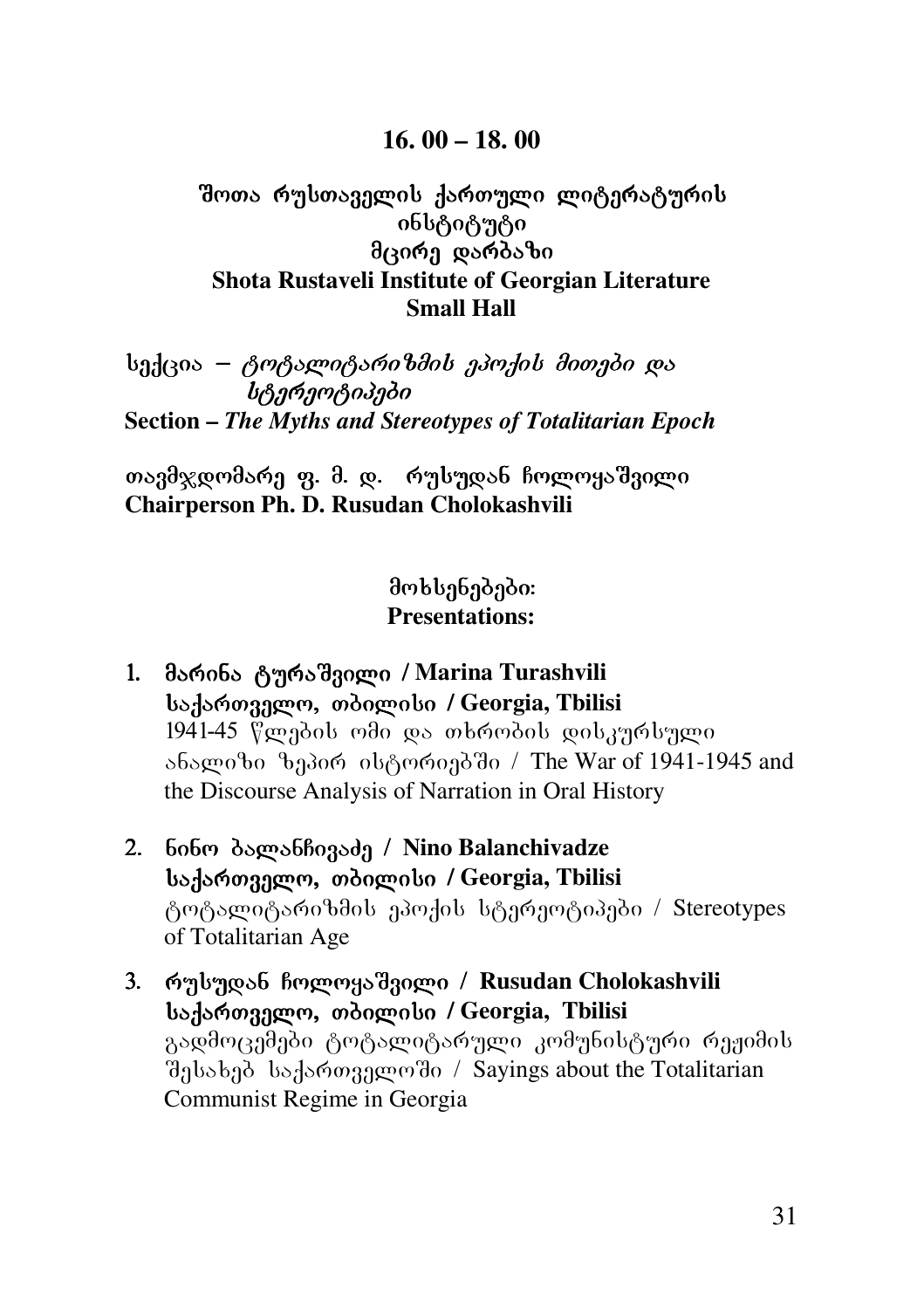- 4. ქეთევან ელაშვილი / Ketevan Elashvili bs. bomangon, moogoobo / Georgia, Tbilisi სიმბოლოთა დესტრუქტურიზაცია ტოტალიტარიზმი  $9.966$ g, a $5.9$  kagraluring profanacia ang sakralang bayang ang  $/$  Symbol Destructurization on the Background of Totalitarianism and Profanation of the Sacral
- 5. ირმა ყველაშვილი / Irma Kvelashvili bo. bo. borgaro, moogoobo / Georgia, Tbilisi ტოტალიტარიზმი და ანტირელიგიური მოძრაობის grand and Types of grand bad and the same of  $\alpha$ Anti-Religious Movement in Georgia

#### **16. 00- 18. 00**

#### შოთა რუსთაველის ქართული ლიტერატურის ინსტიტუტი bbomasons monsbo **Shota Rustaveli Institute of Georgian Literature Meeting Room**

სექცია – ტოტალიტარიზმის კულტურული პარადიგმები **Section** *– Cultural Paradigms of Totalitarianism* 

თავმჯდომარე ფ. მ. დ. მანანა შამილიშვილი **Chairperson Ph. D. Manana Shamilishvili**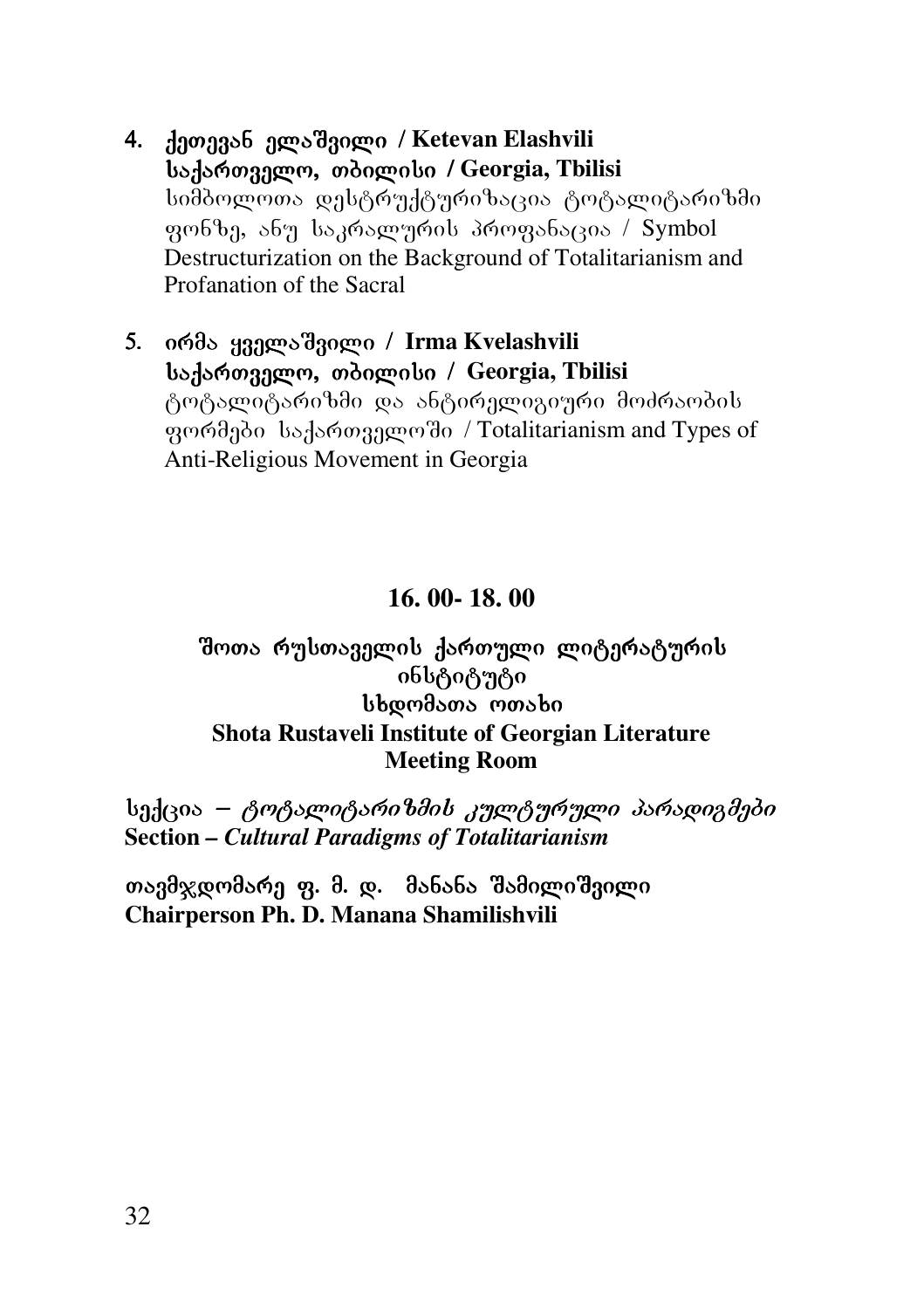- 1. მანანა შამილიშვილი / Manana Shamilishvili badar<sub>da</sub>ry and *isdomoto* / Georgia, Thilisi ქართული მასმედიის შედარებითი ანალიზისათვის ტოტალიტარული რეჟიმიდან დემოკრატიაზე aswedagwob 300003030 / For Comparative Analysis of Georgian Mass Media in Conditions of Transition from Totalitarian to Democratic Regime
- 2. ოთარ ჯანელიძე, დიმიტრი შველიძე / Otar Janelidze, **Dimitri Shvelidze საქართველო, თბილისი / Georgia, Tbilisi** მეორე მსოფლიო თუ დიდი სამამულო ომი / World War II or the Great Patriotic War
- 3. nino popiaSvili / **Nino Popiashvili საქართველო, თბილისი / Georgia, Tbilisi** საბჭოთა მასობრივი კულტურა იდეოლოგიის სამსახურში და ტოტალიტარული იუმორი / Mass Soviet Culture on Service of Ideology and Humour of Totalitarianism
- 4. ნაირა ბეპიევი / Naira Bepieva bs. 360039 pm odogrobo / Georgia, Tbilisi ტოტალიტარული იდეოლოგია. მეორე მსოფლიო ომის თემატიკა ოსურ ლიტერატურაში / Totalitarian Ideology in Osset Literature on the Second World War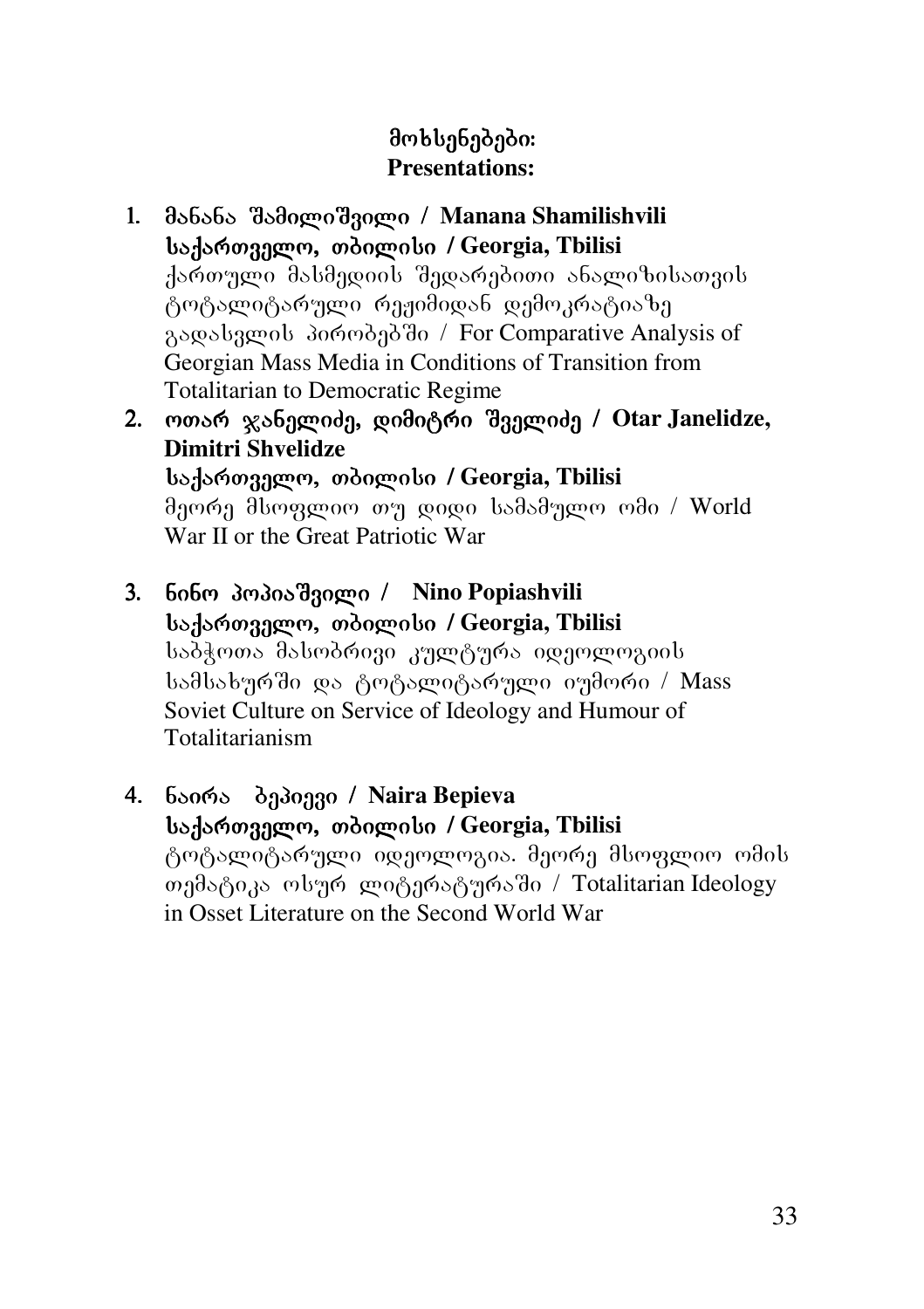# სასტენდო მოხსენებები: **Stand Presentations:**

#### **1. Татьяна Свербилова / Tatiana Sverbilova Украина, Киев / Ukraine, Kiev**

Раннесоветский жанр «оптимистической трагедии» и стратегии массовой культуры в «героической драме» О. Корнийчука «Гибель эскадры» и в «оптимистической трагедии» Вс. Вишневского (аспект сравнительной типологии) / The Early Soviet Genre of "Optimistic Tragedy" and the Mass Culture Strategies in O. Kornijchuk's "Heroic Drama" "Zagibel eskadri" and Vs. Vishnevskij's "Optimistic Tragedy" (the comparative typology aspect)

- **2. Сагиба Гафарова / Sahiba Gafarova Азербайджан, Баку / Azerbaijan, Baku** Жанровые модификации в литературе эпохи тоталитаризма / Genre Modifications in the Literature of the Epoch of Totalitarianism
- **3. Светлана Быкова / Svetlana Bikova Россия, Екатеринбург / Russia, Ekaterinburg**  Смех под арестом: анекдот и другие «веселые» жанры в следственных материалах НКВД / Laughter under Arrest: Anecdotes and other "Funny" Genres in NKVD Investigative **Materials**
- **4. Милана Лазариди / Milana Lazaridi Кыргызстан, Бишкек / Kyrgyzstan, Bishkek**  Трагедия рока: Ахматова «Клеопатра» / Tragedy of the Fate: Ahmatova "Cleopatra"
- **5. Элина Васильева / Elina Vasiljeva Латвия, Даугавпилс / Latvia, Daugavpils** Тоталитаризм – антисемитизм в романе Ф. Горенштейна «Псалом» / Totalitarianism-Antisemitism in F. Gorenshtein's Novel "Psalm"